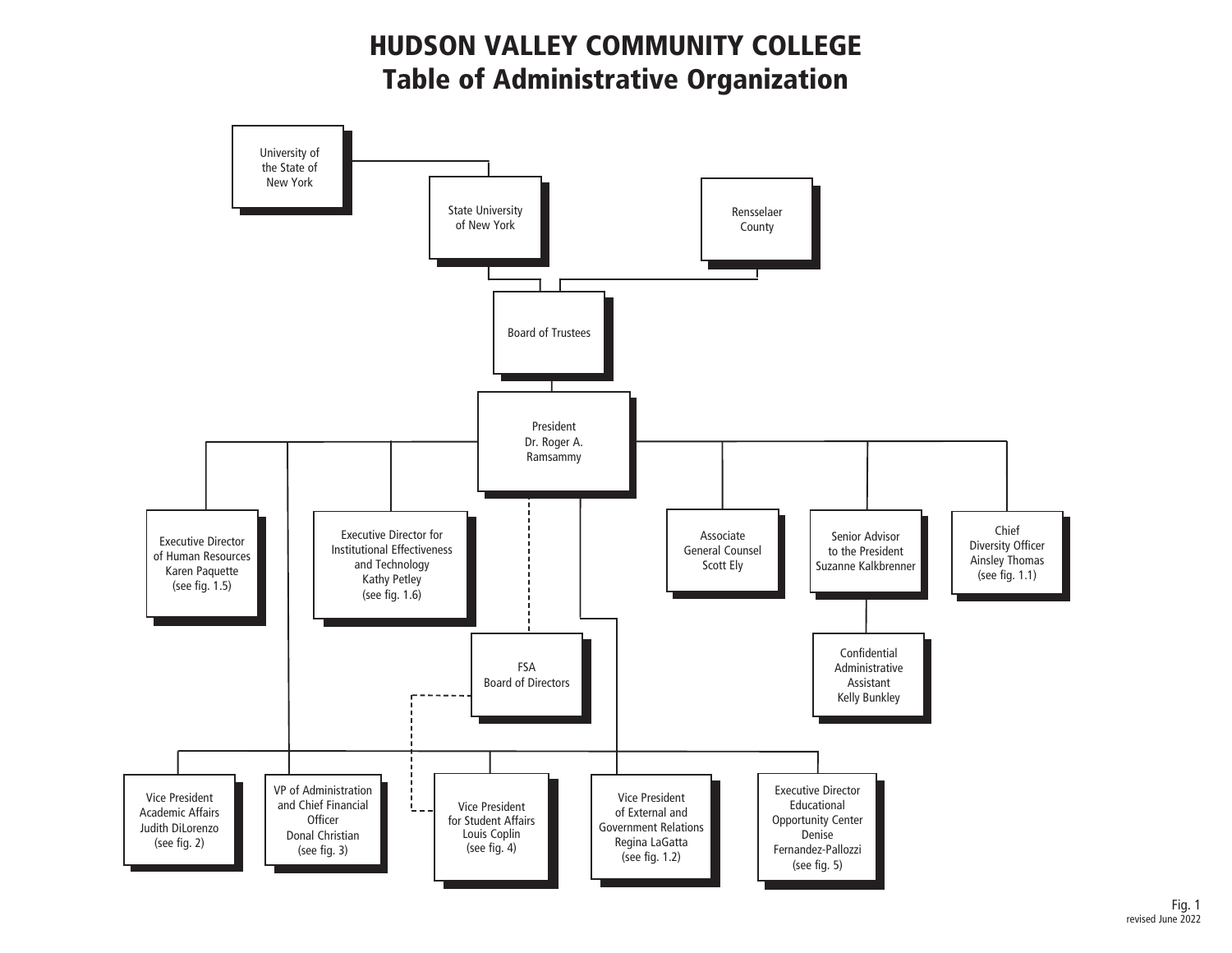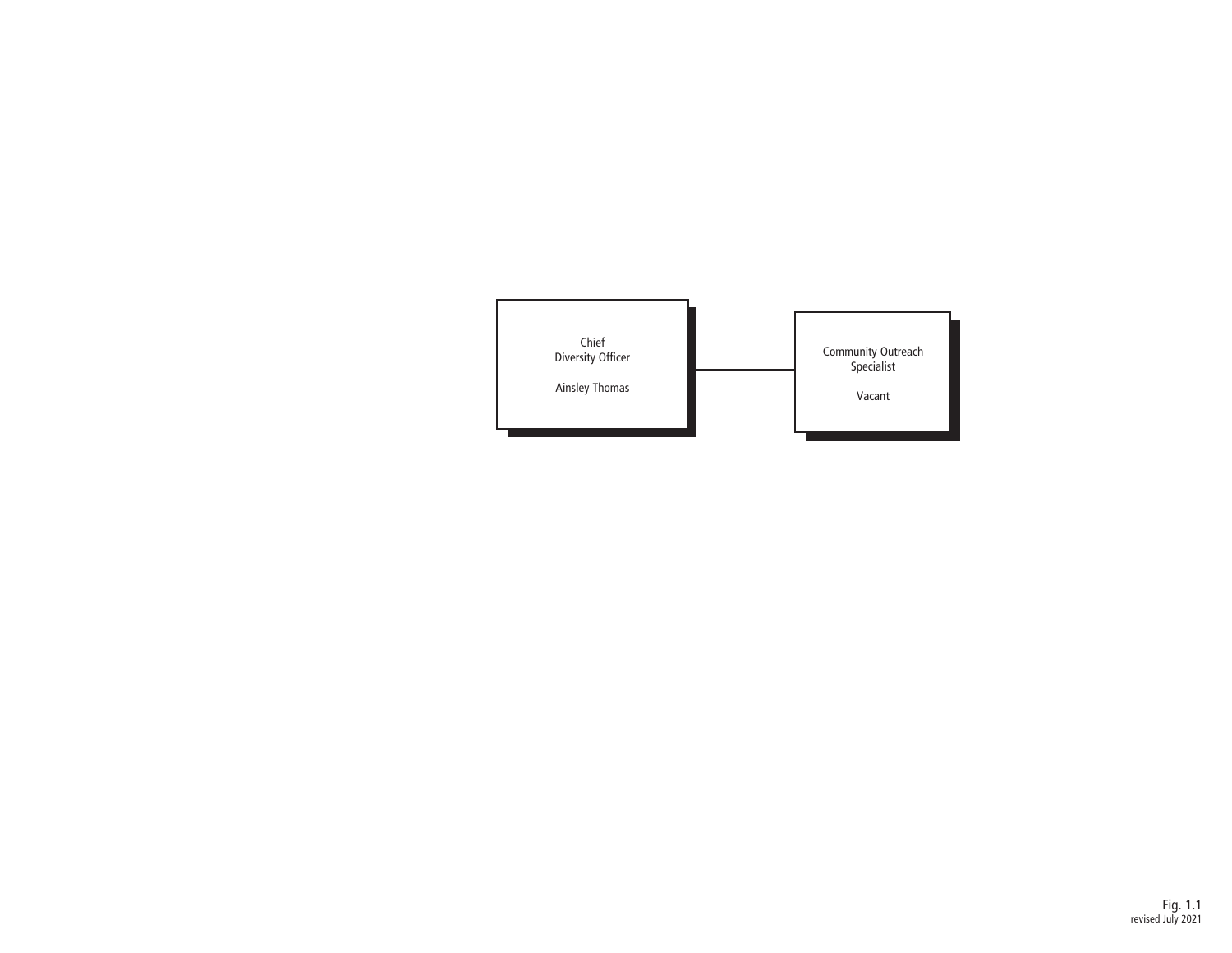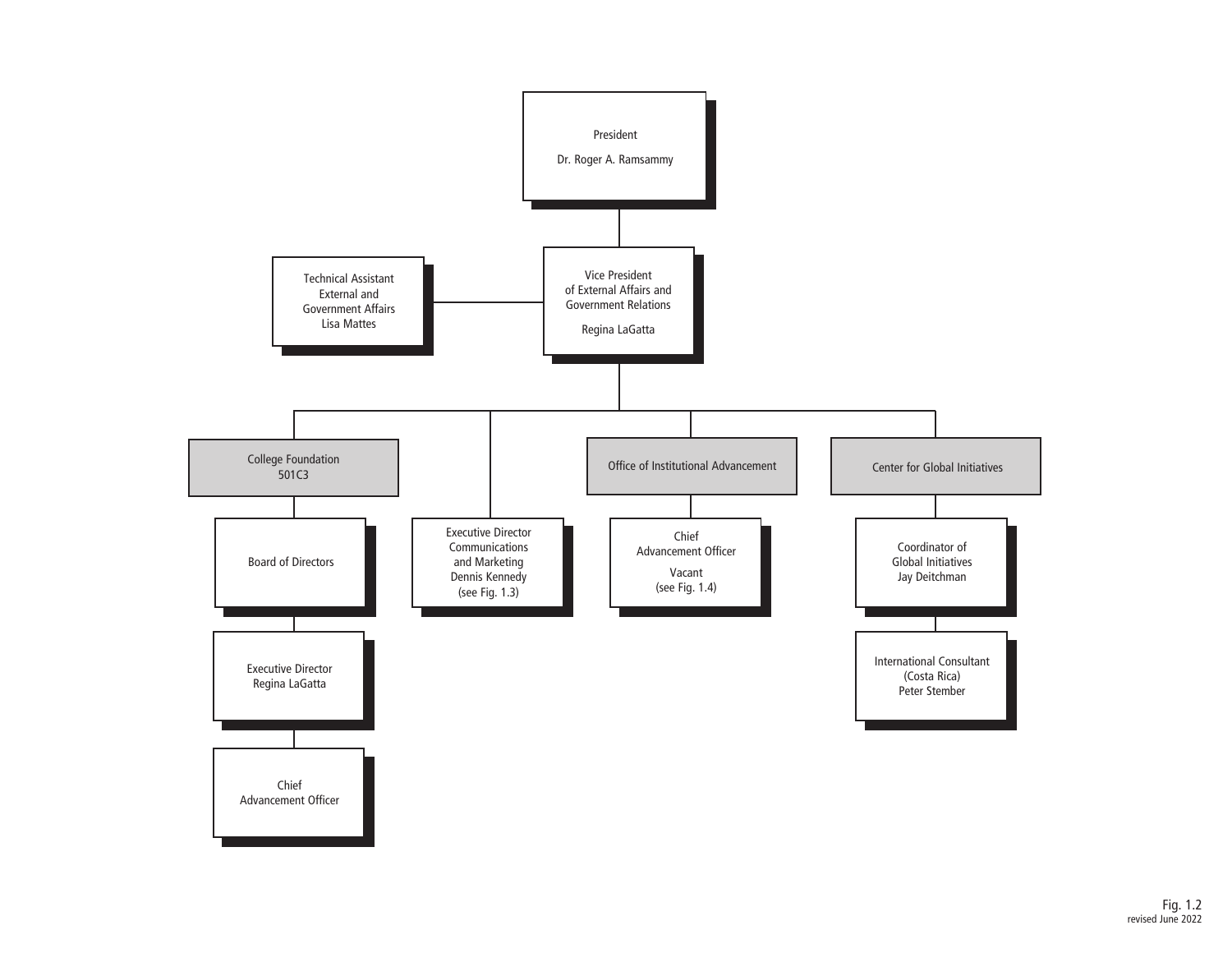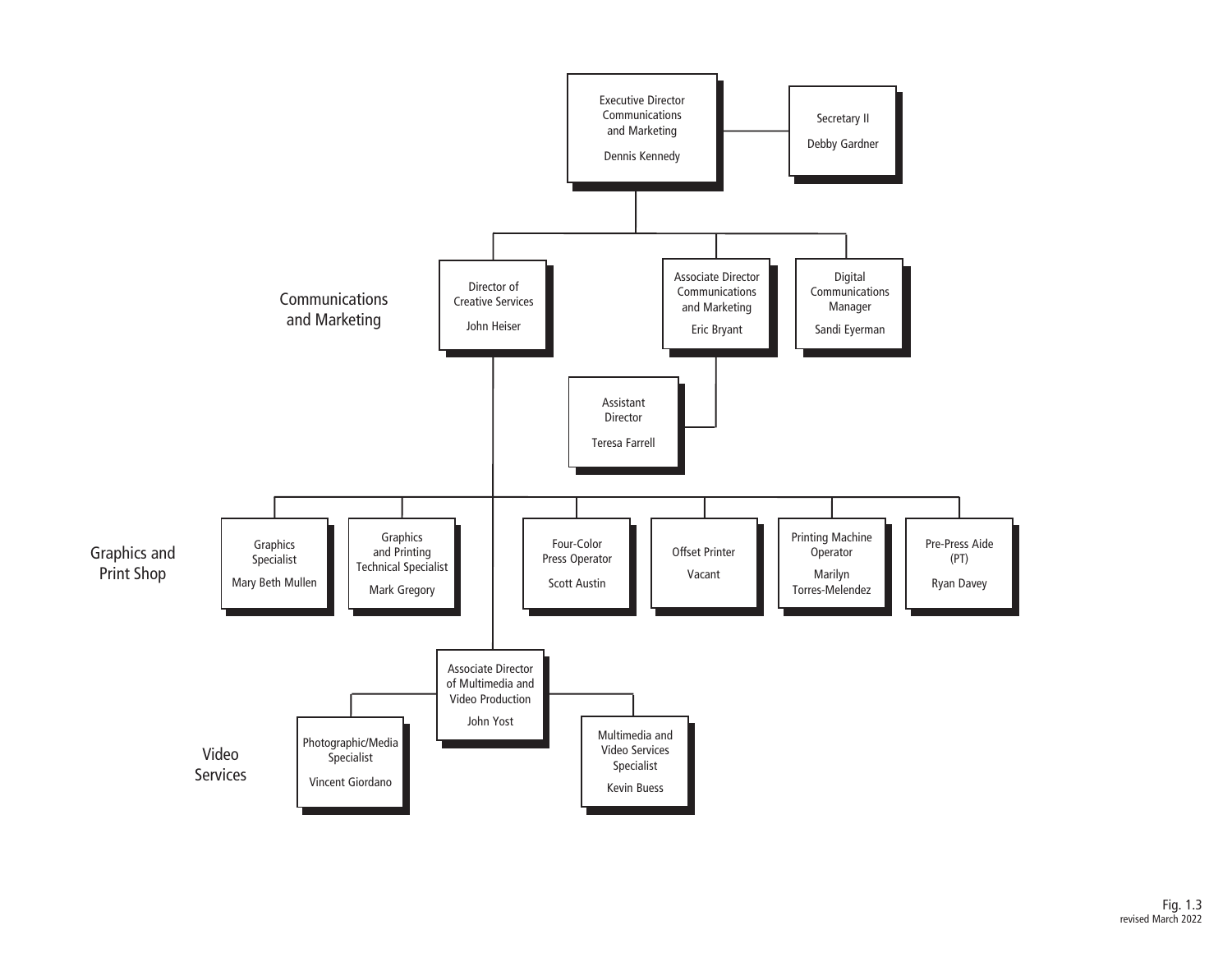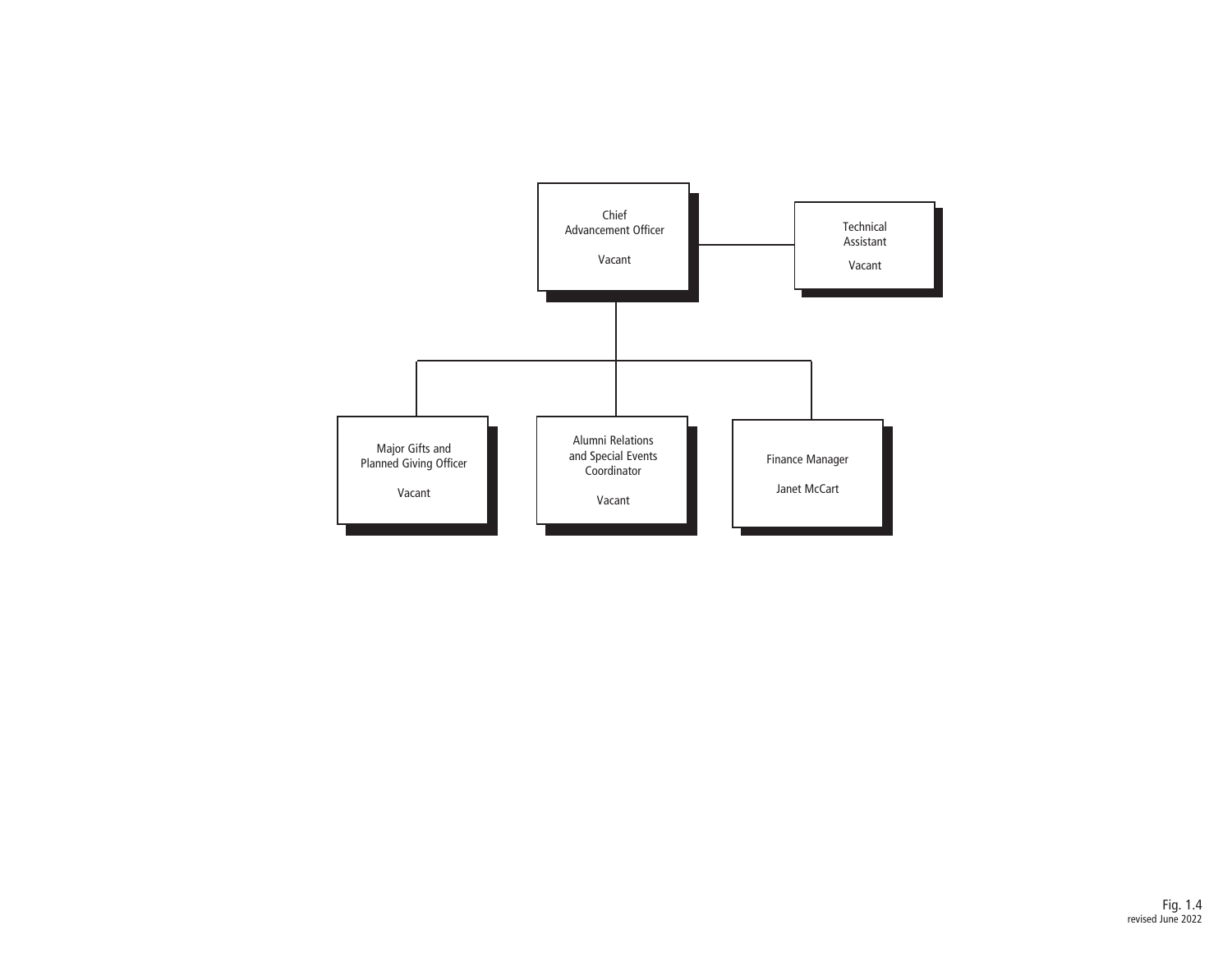#### Human Resources

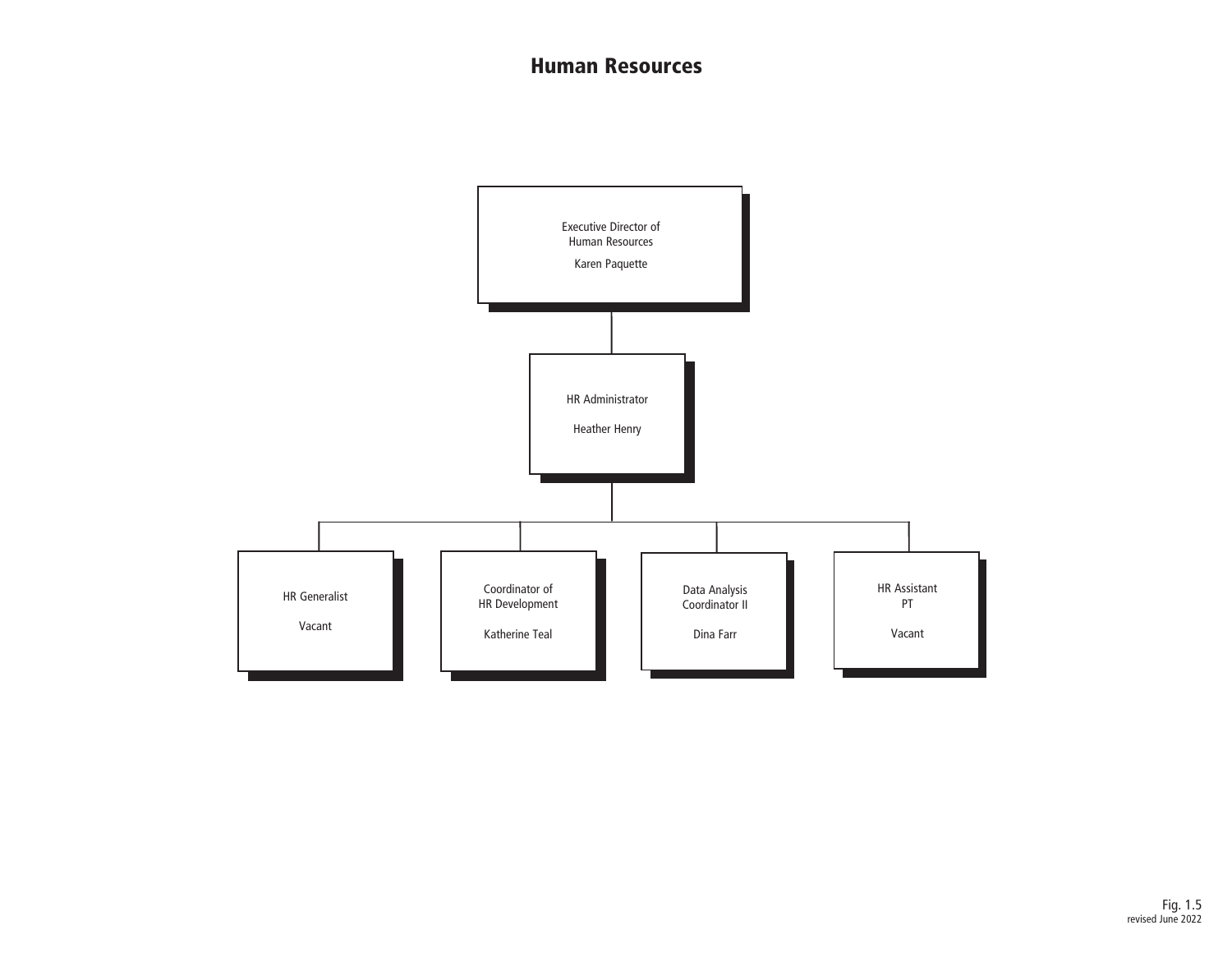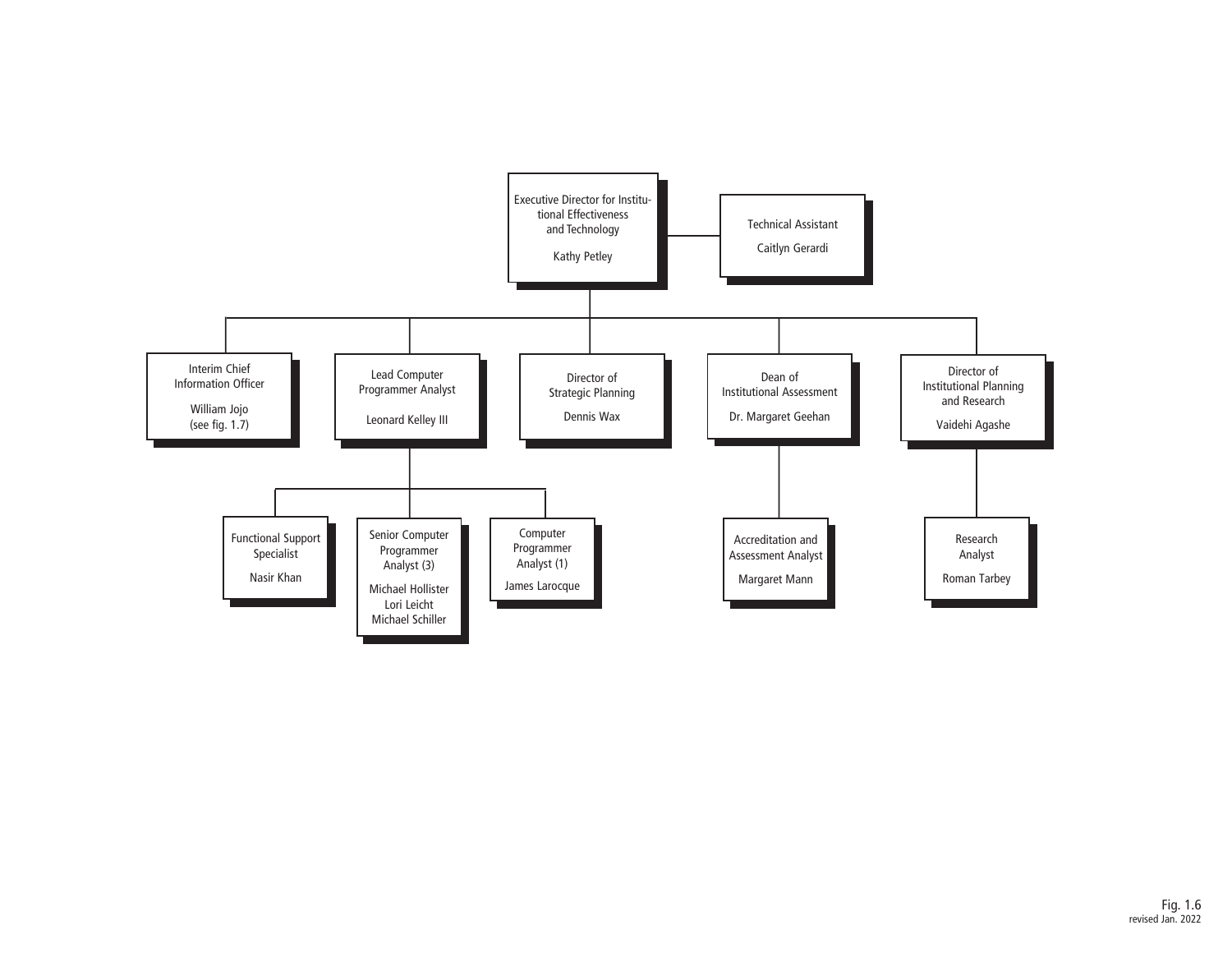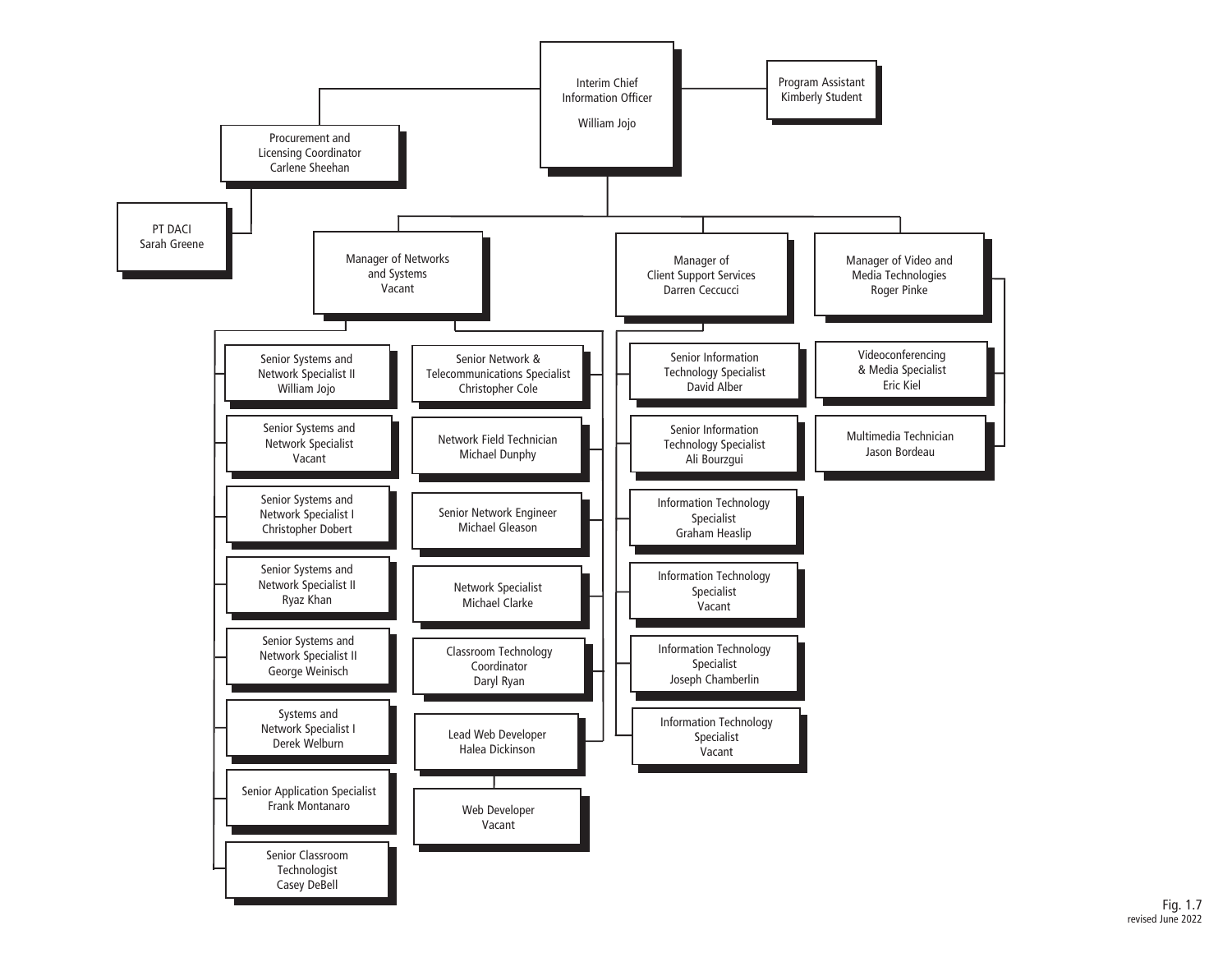### Vice President for Academic Affairs

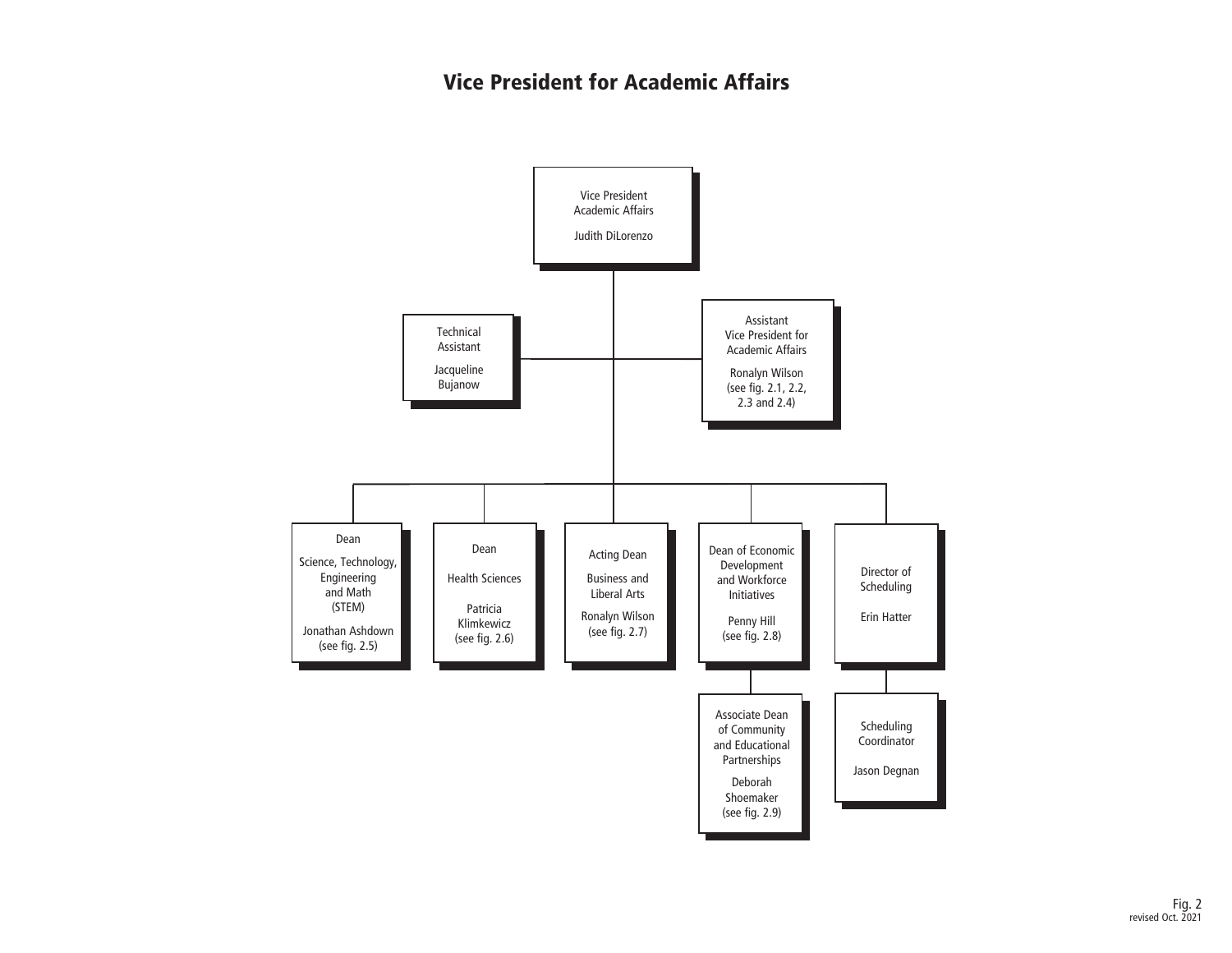### Assistant Vice President for Academic Affairs

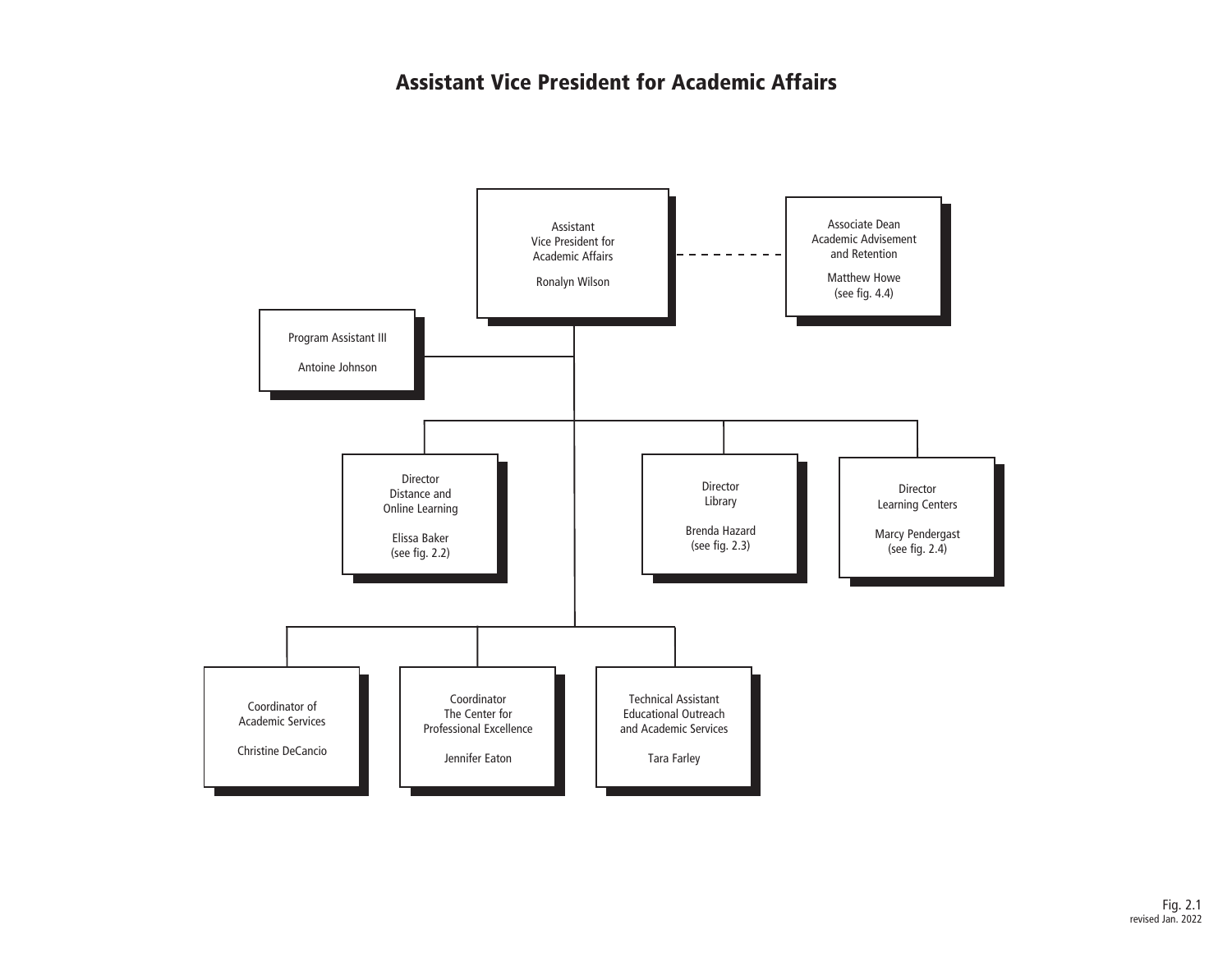# Distance and Online Learning

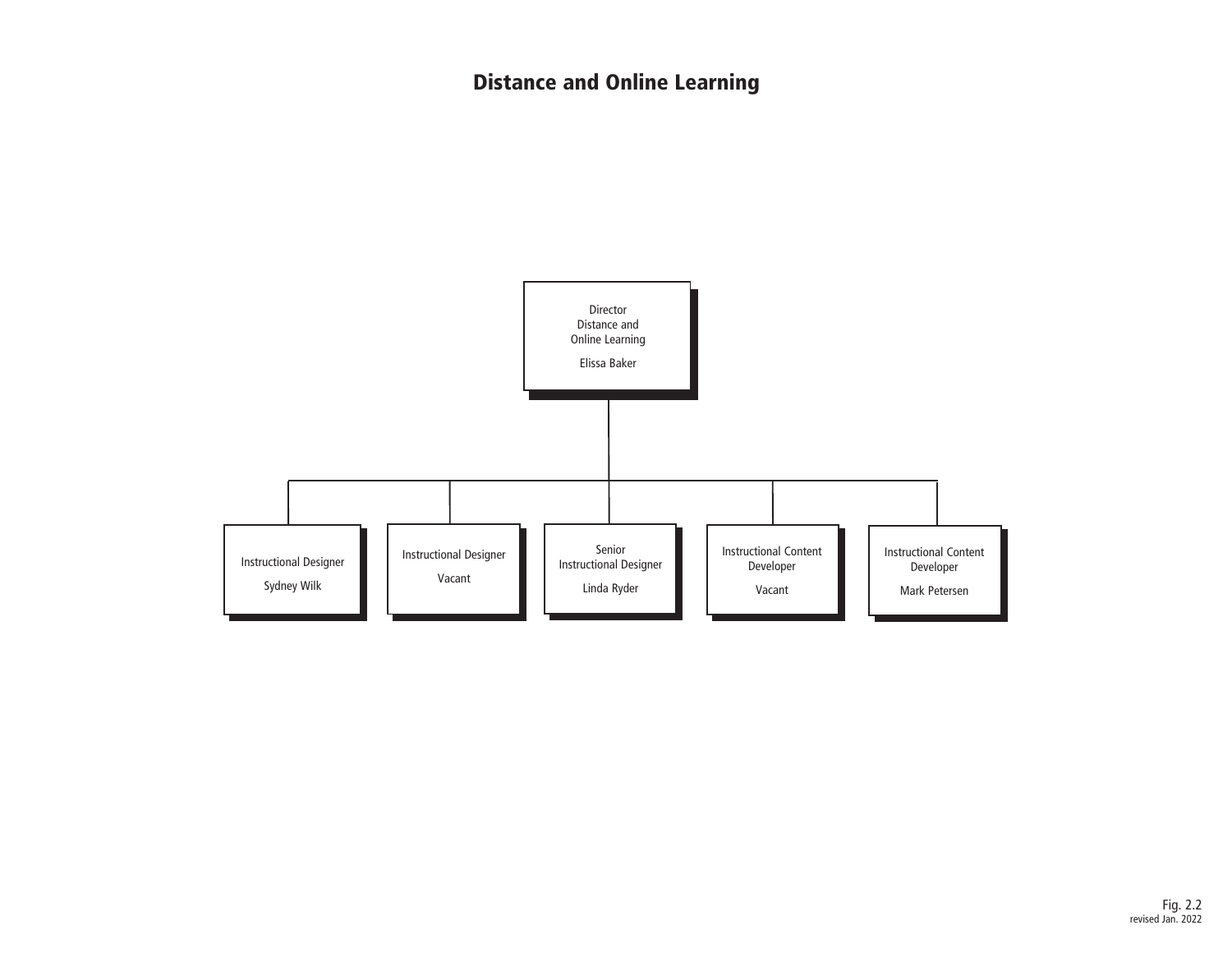## Library

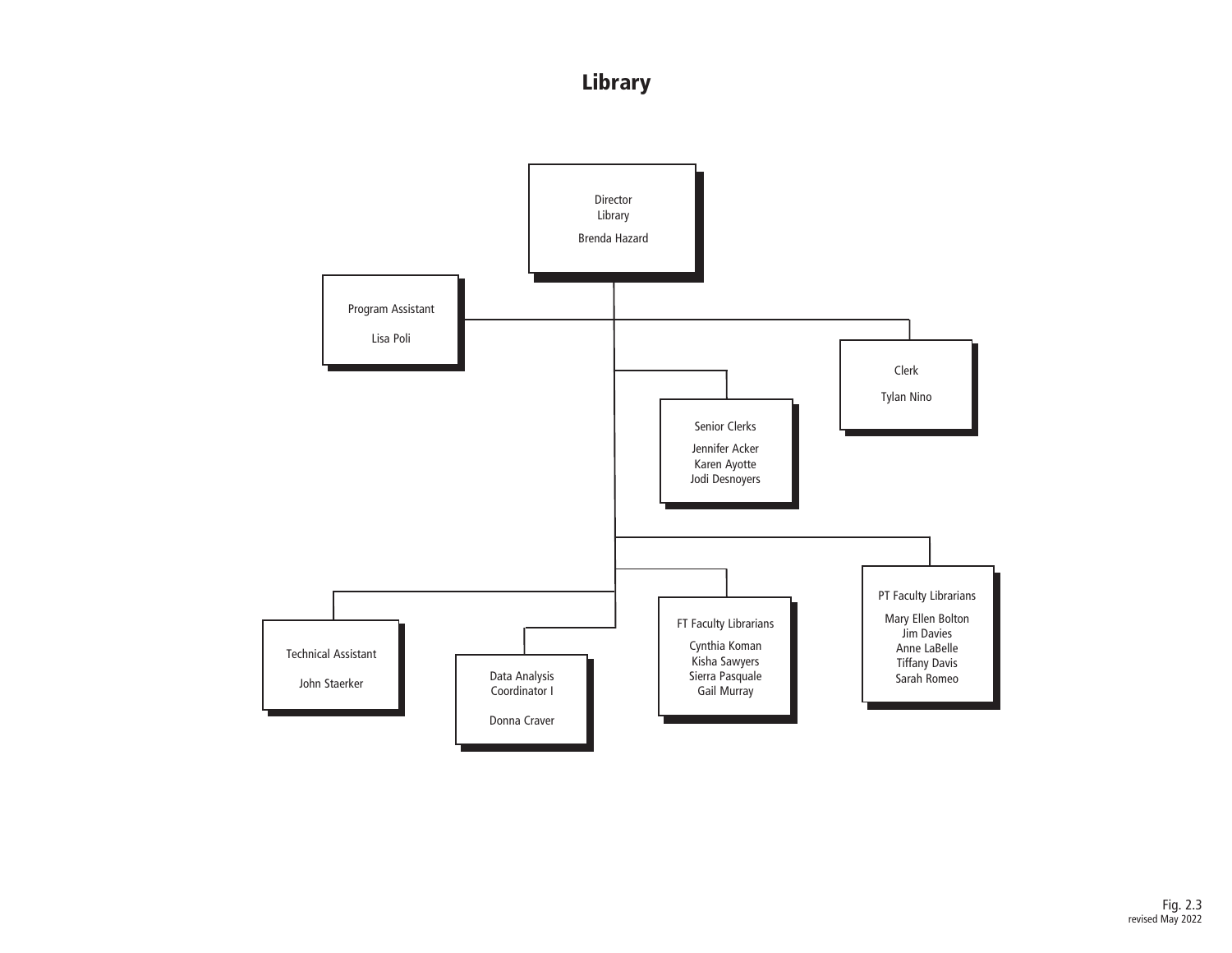## Learning Centers

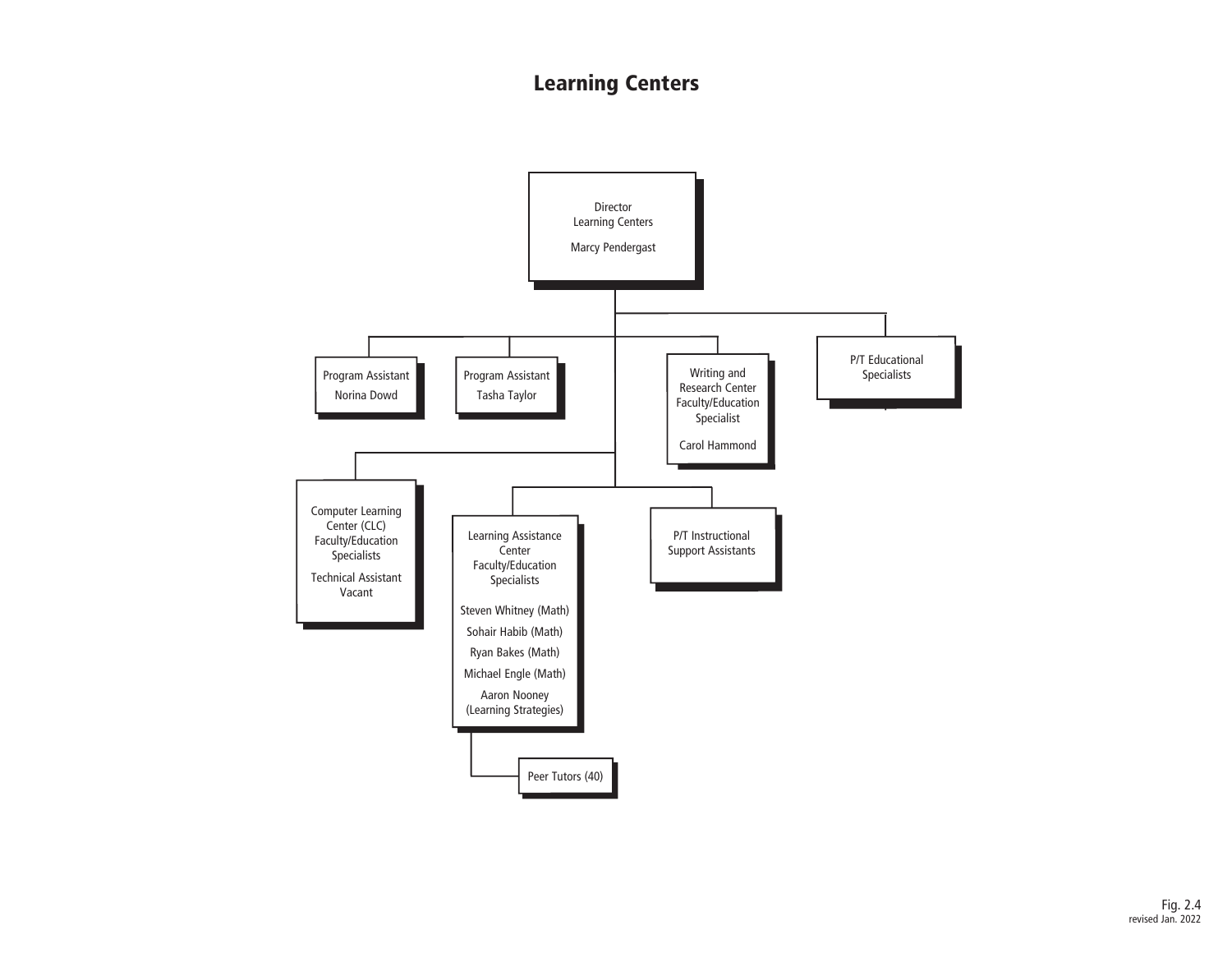### Science, Technology, Engineering and Math (STEM)

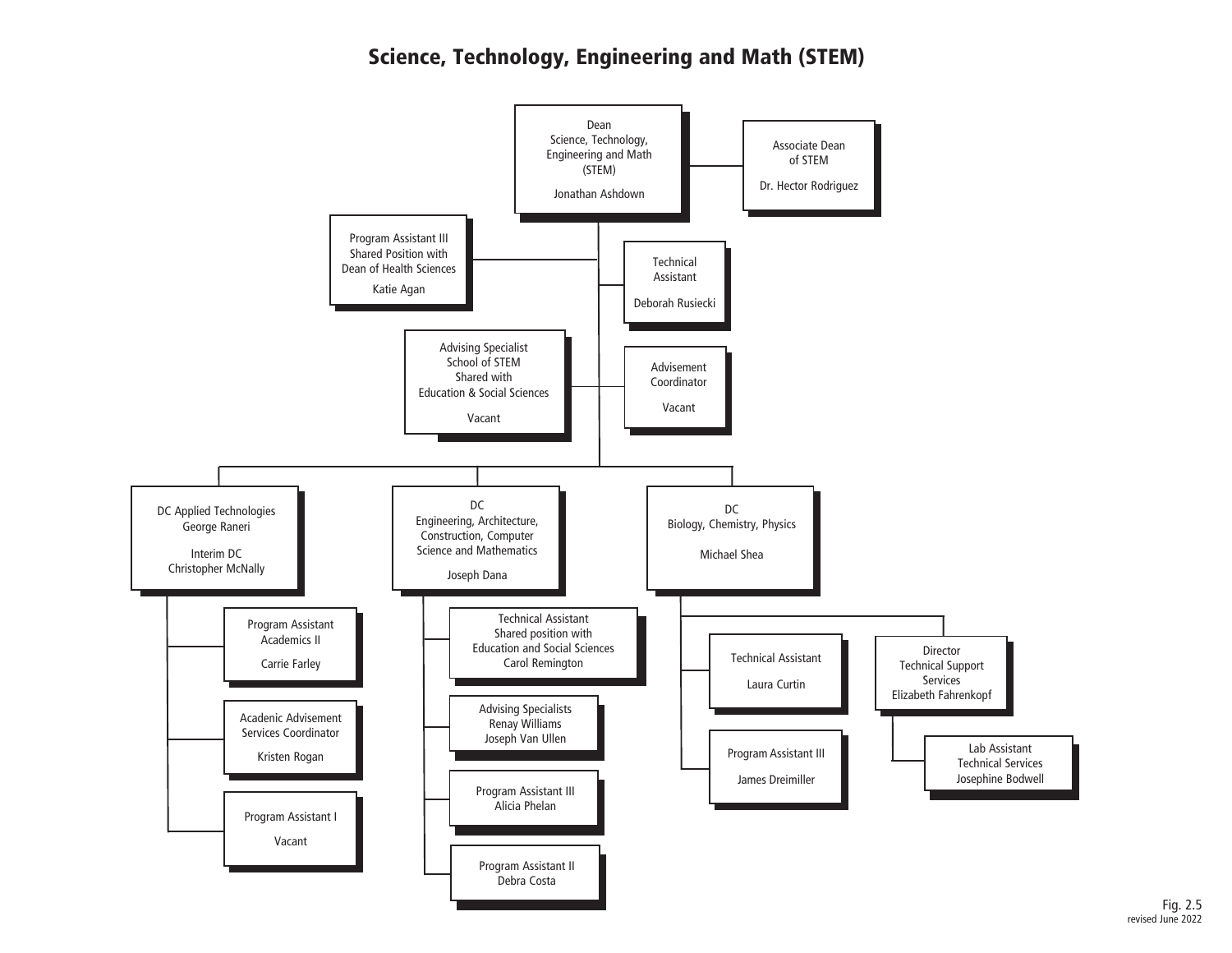### School of Health Sciences

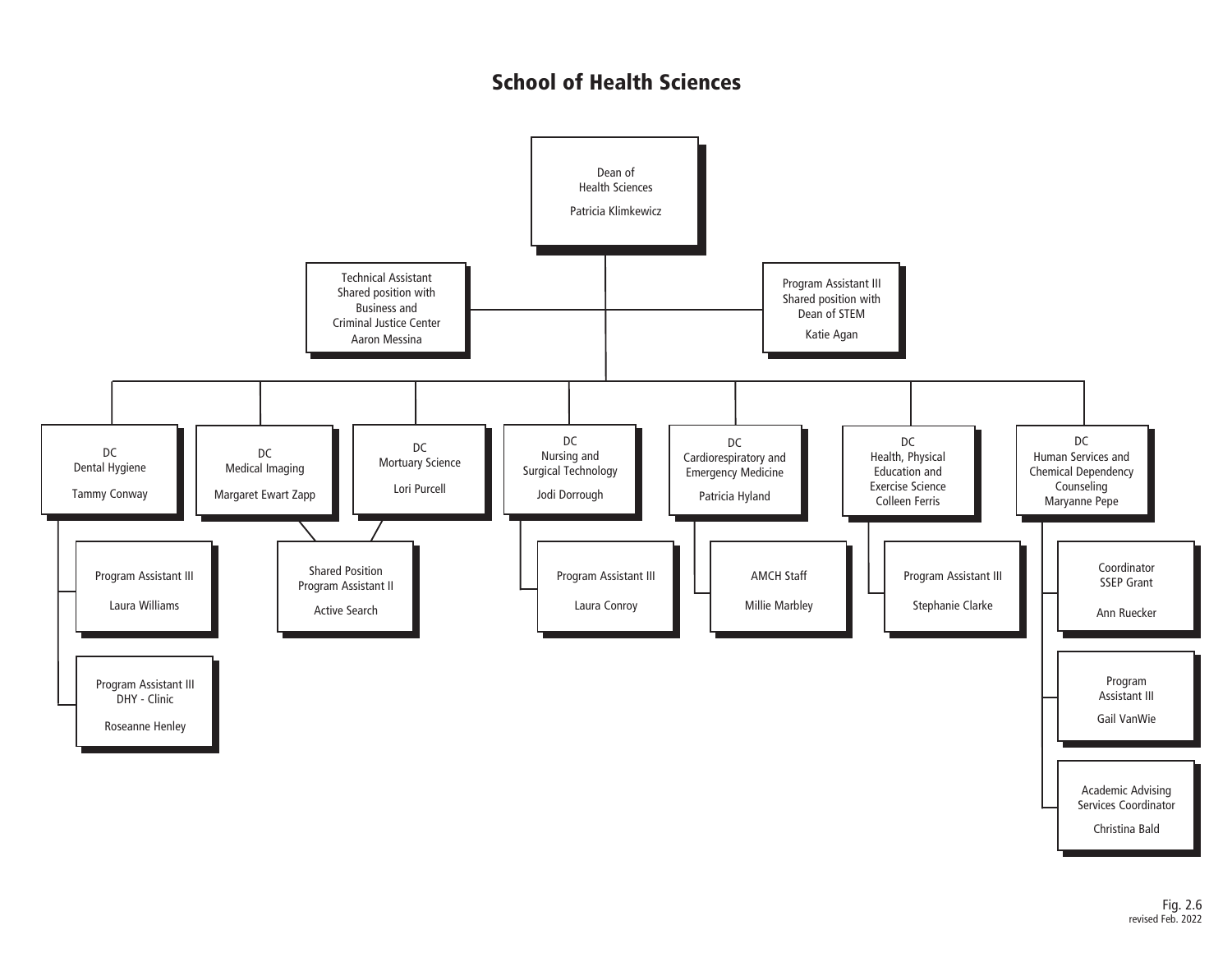#### School of Business and Liberal Arts

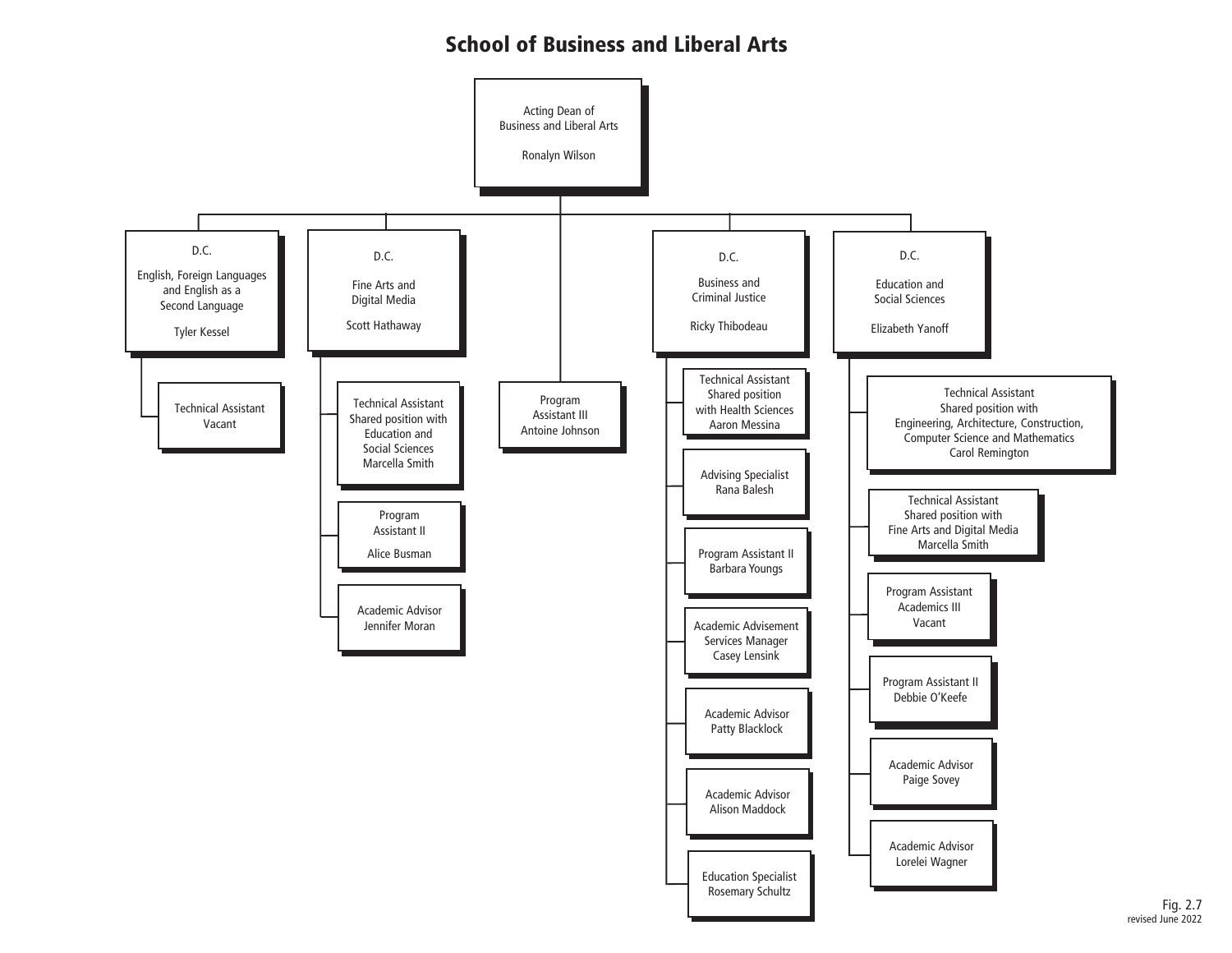### Economic Development and Workforce Initiatives

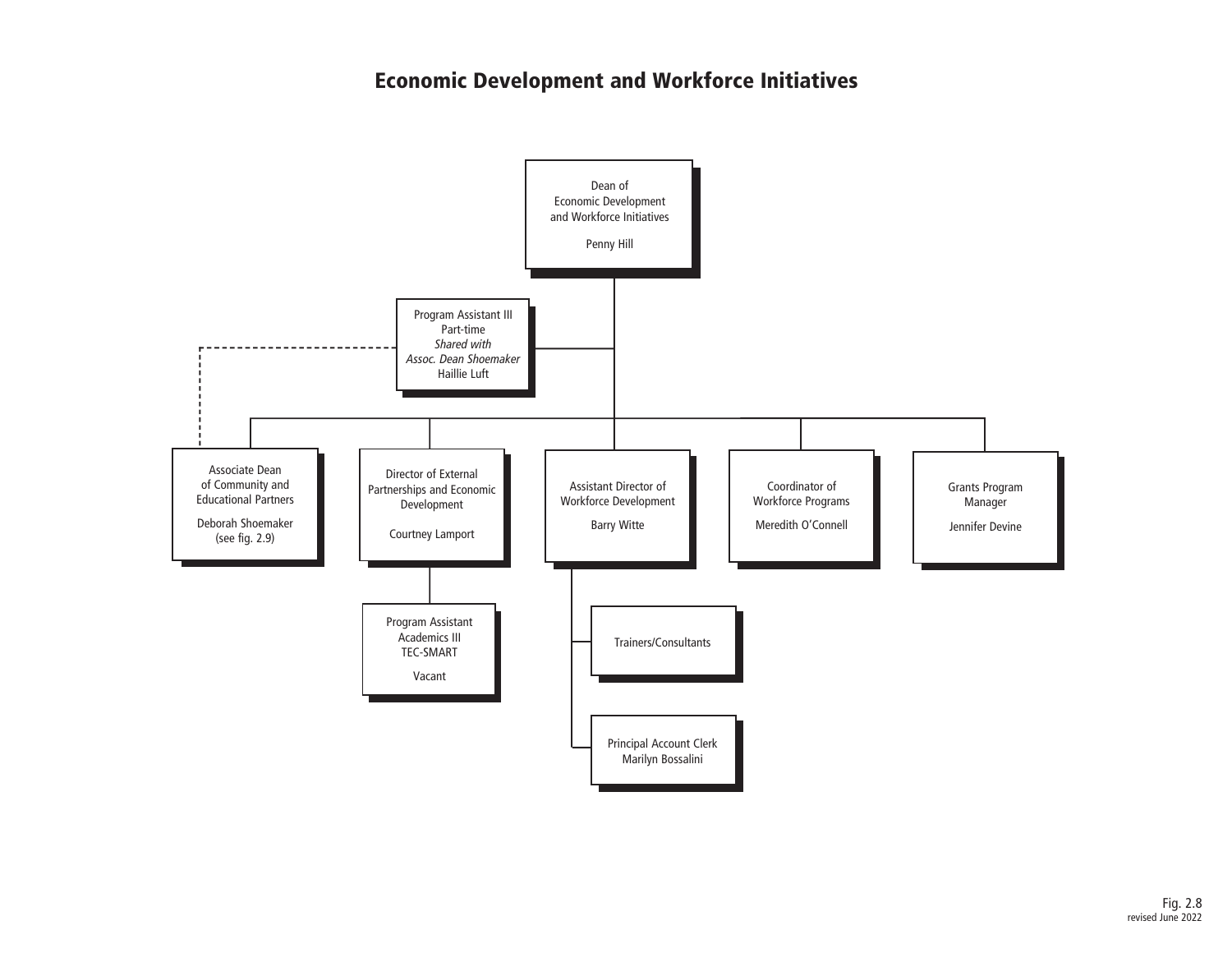### Community and Educational Partnerships

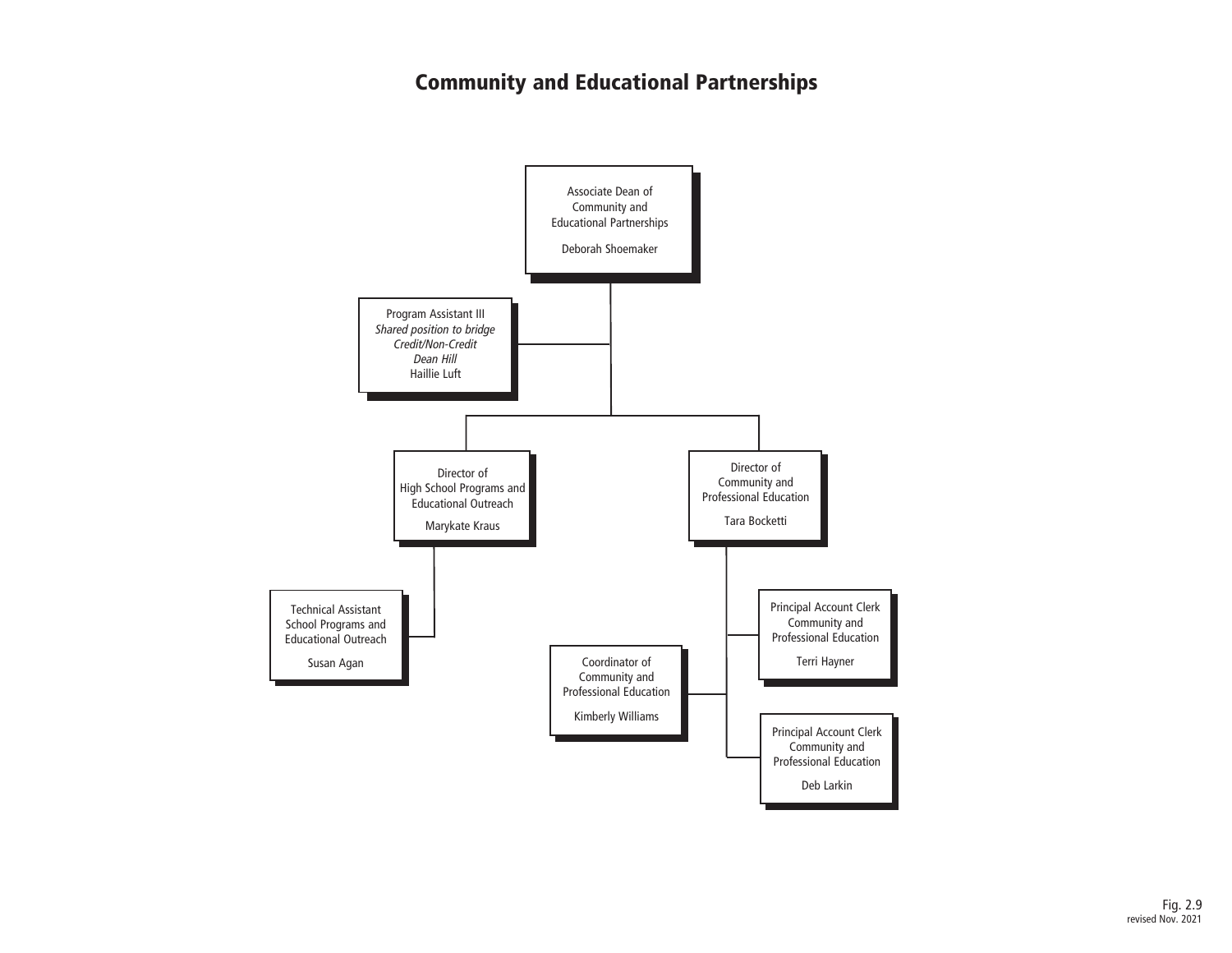### Administration

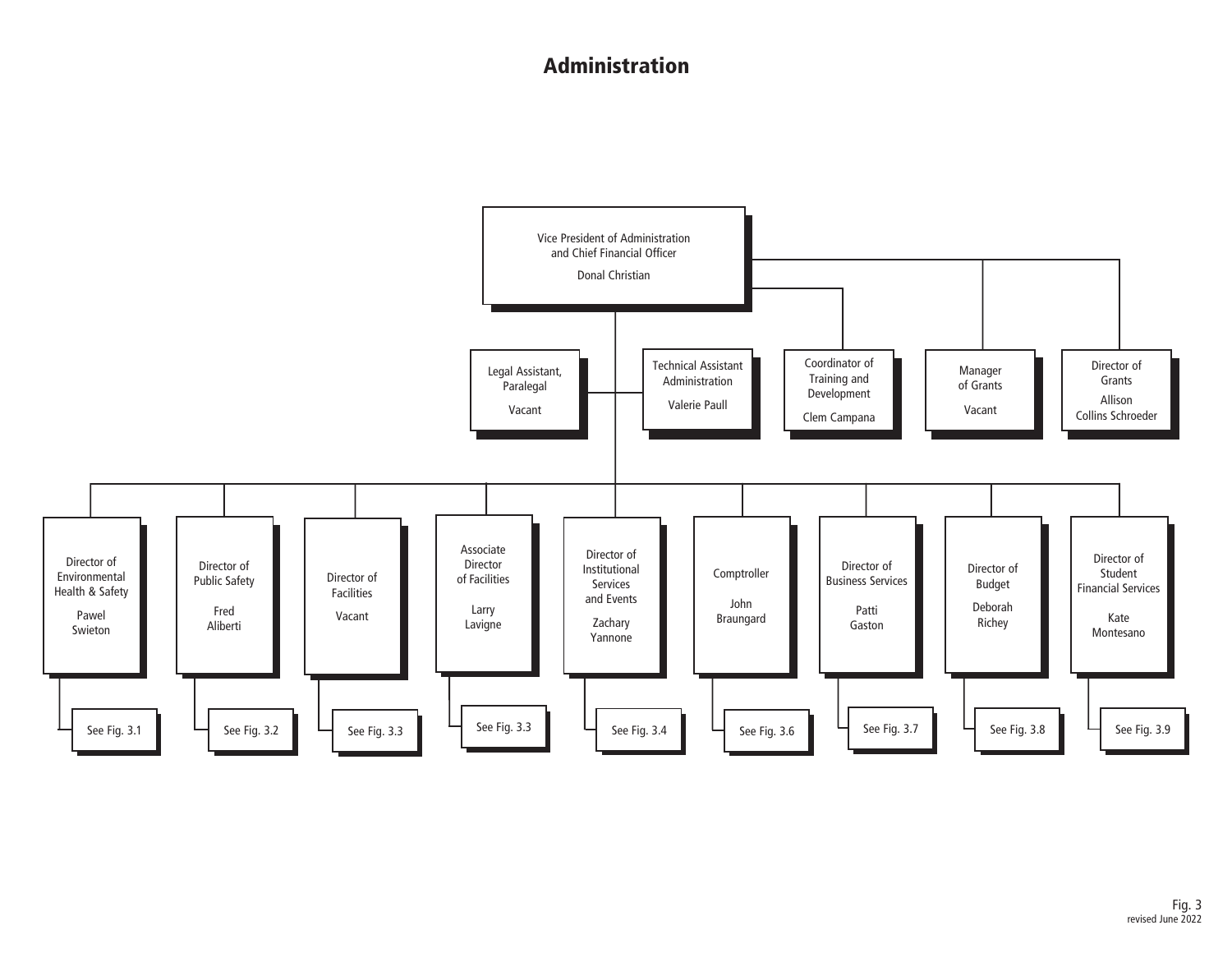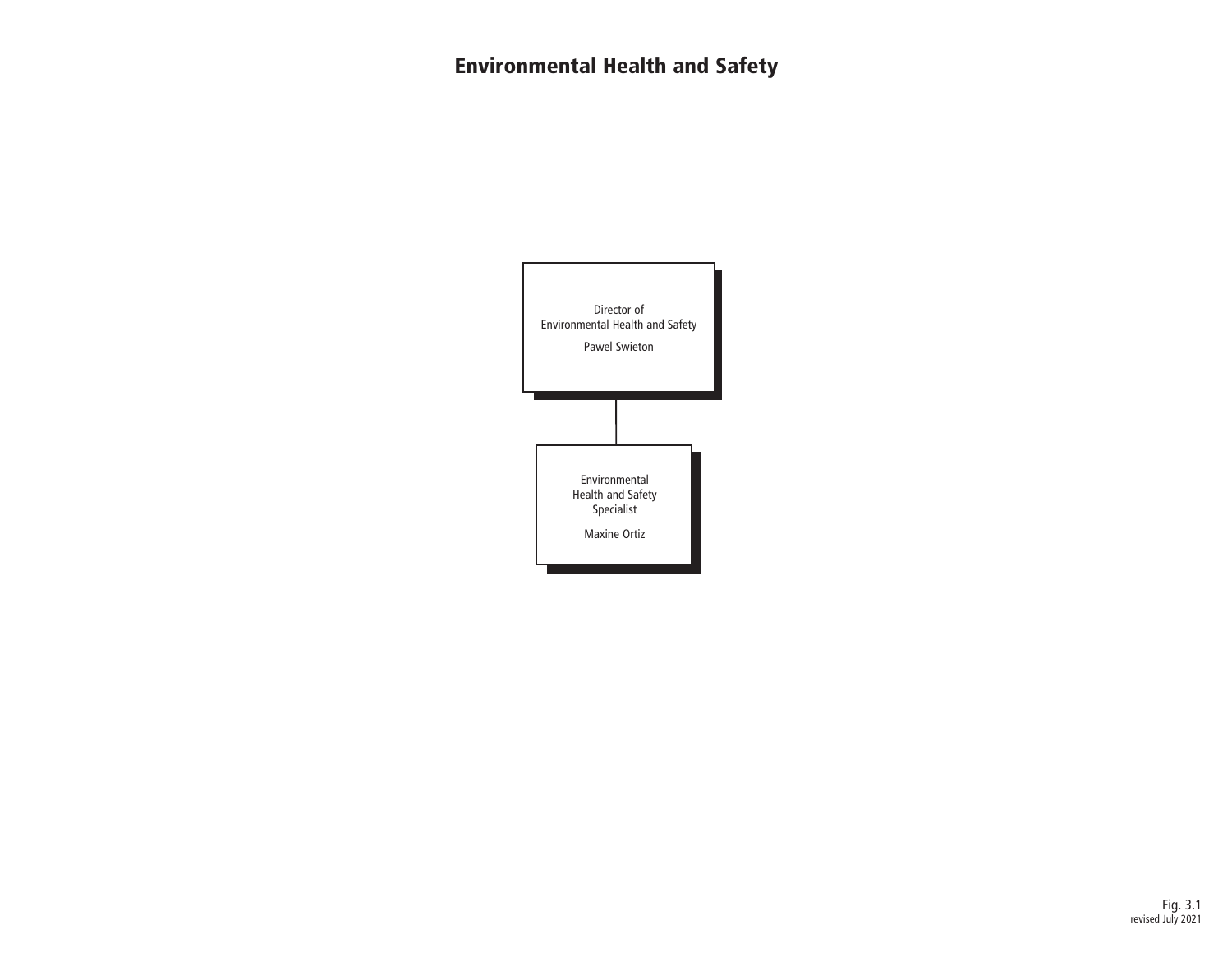### Public Safety

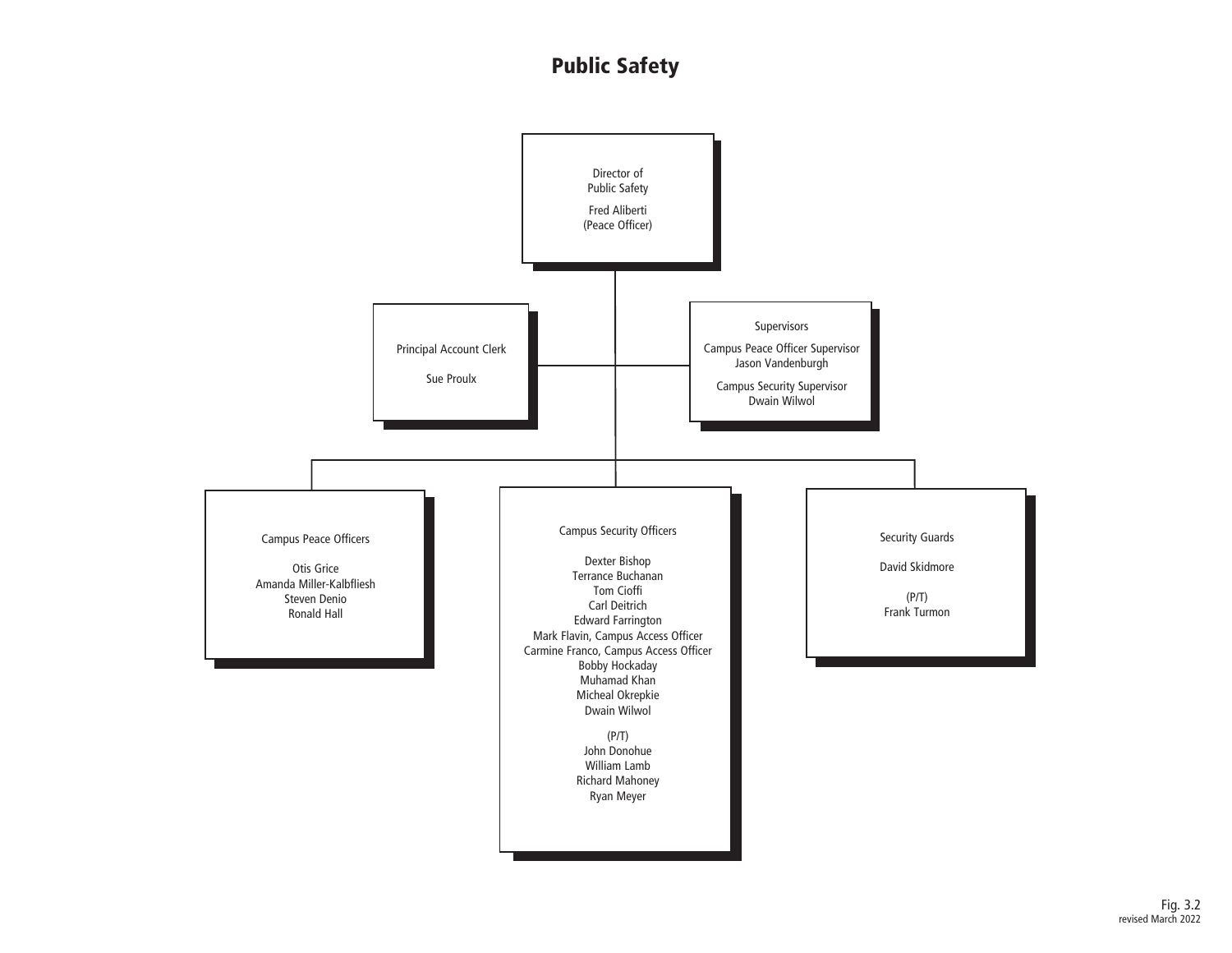## Physical Plant

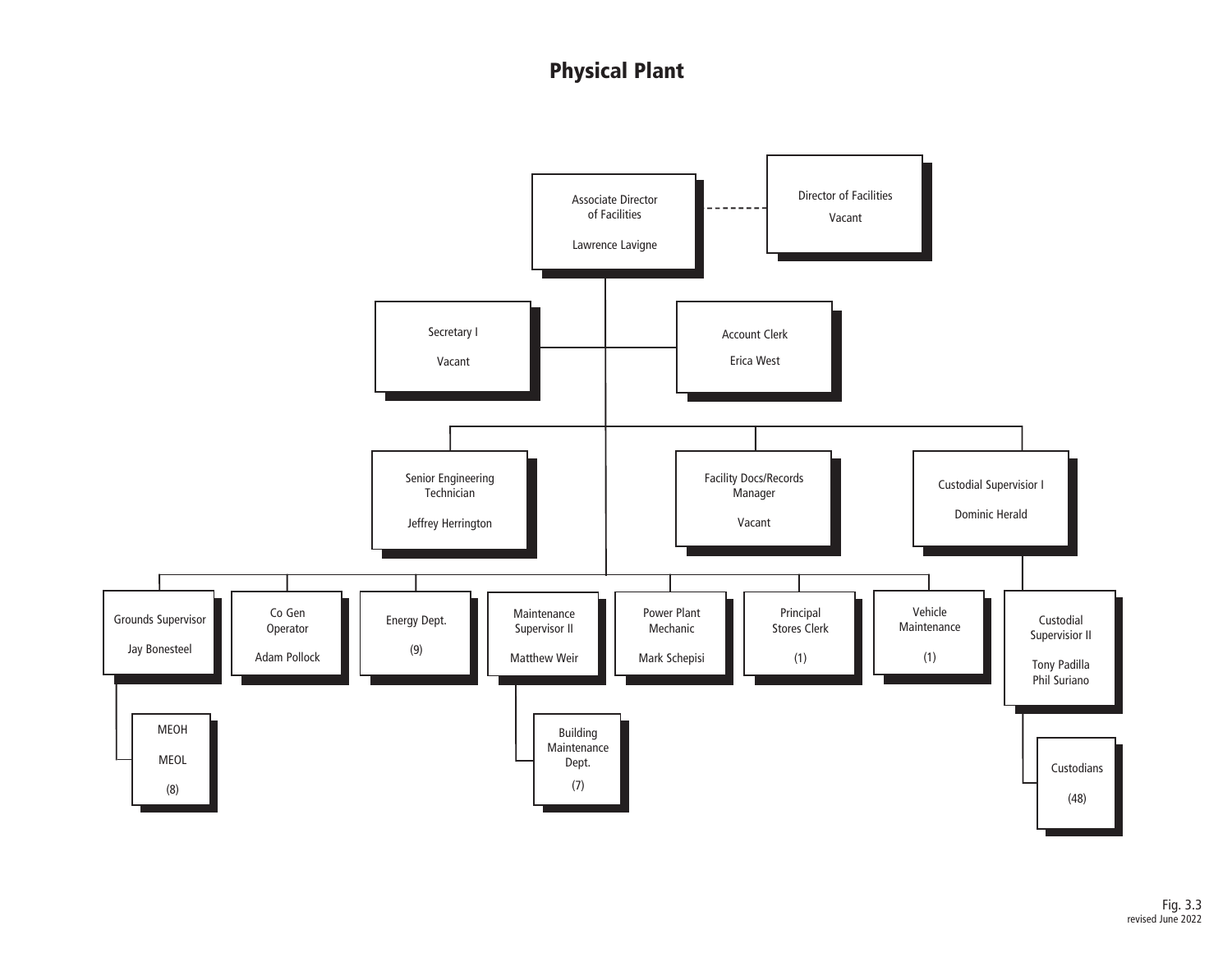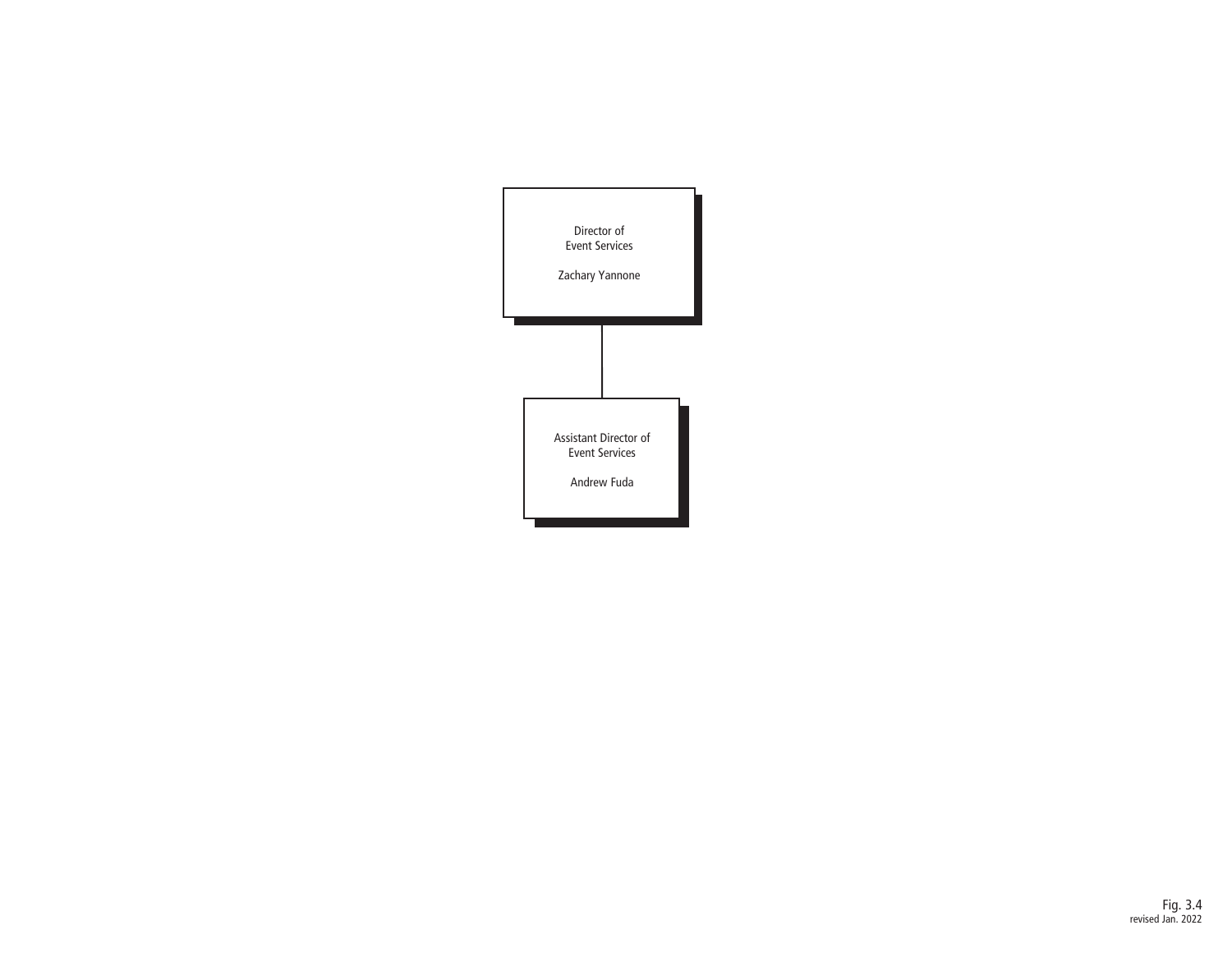### **Comptroller**

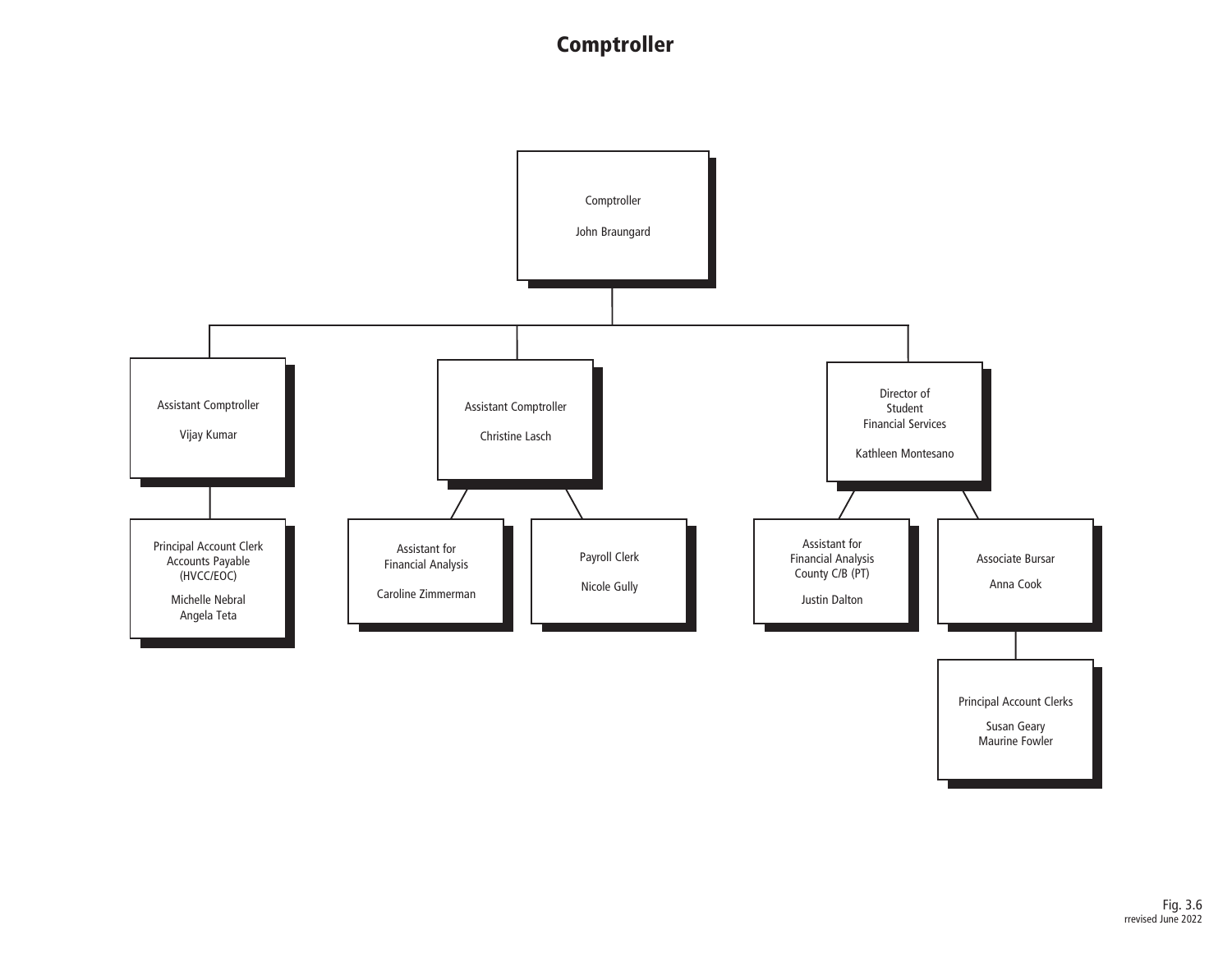#### Business Services



Fig. 3.7 revised Feb. 2022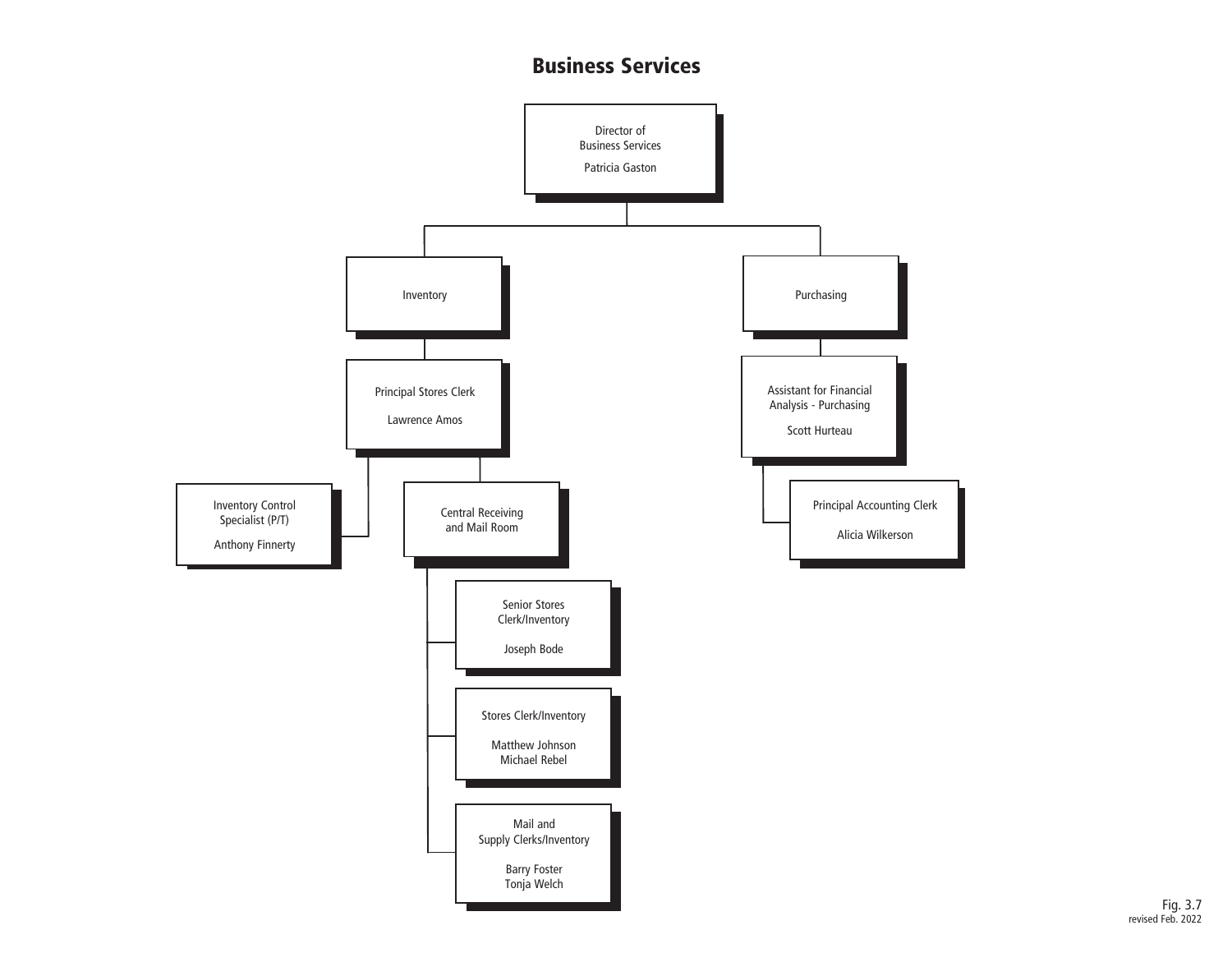# Budget

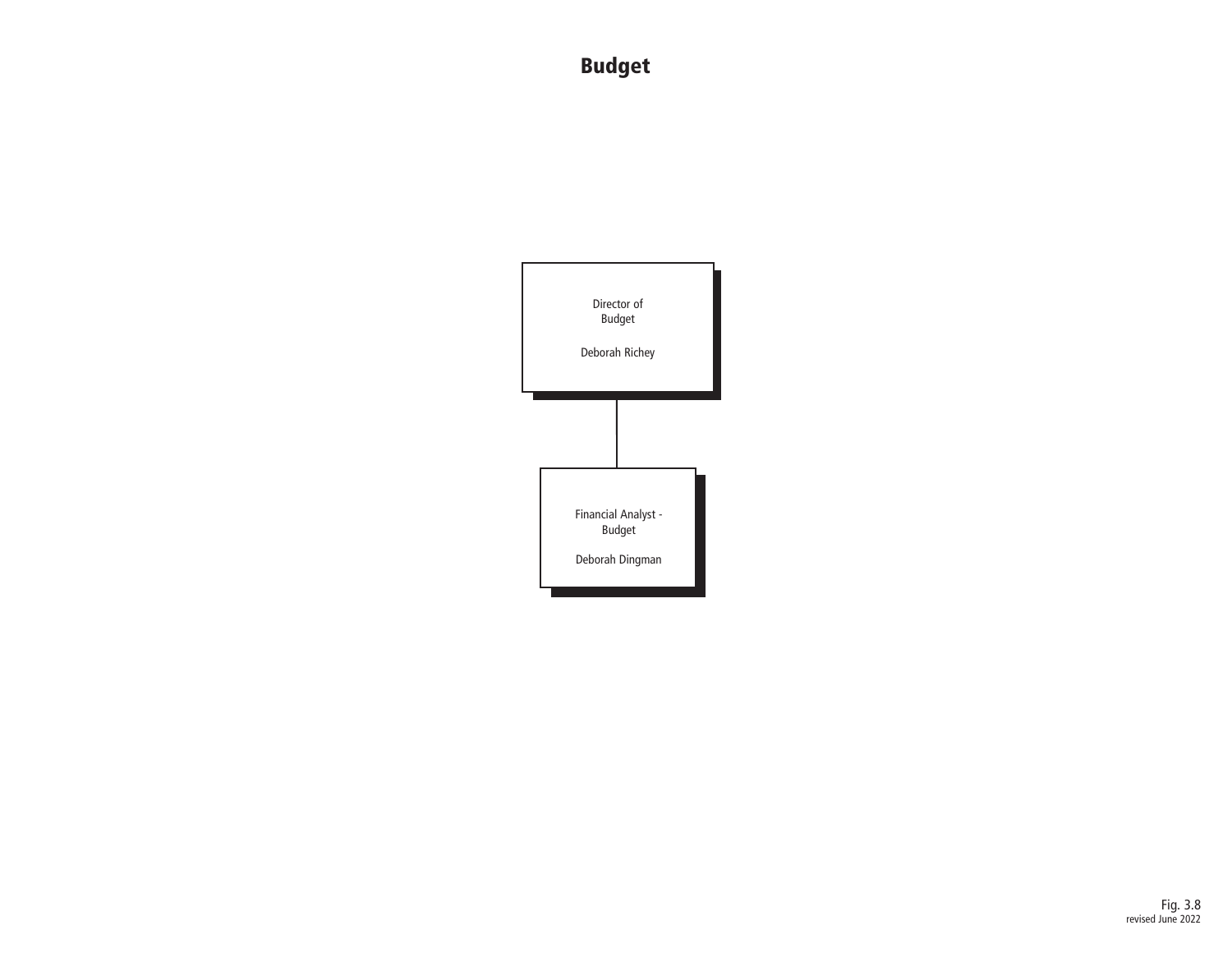### Financial Aid

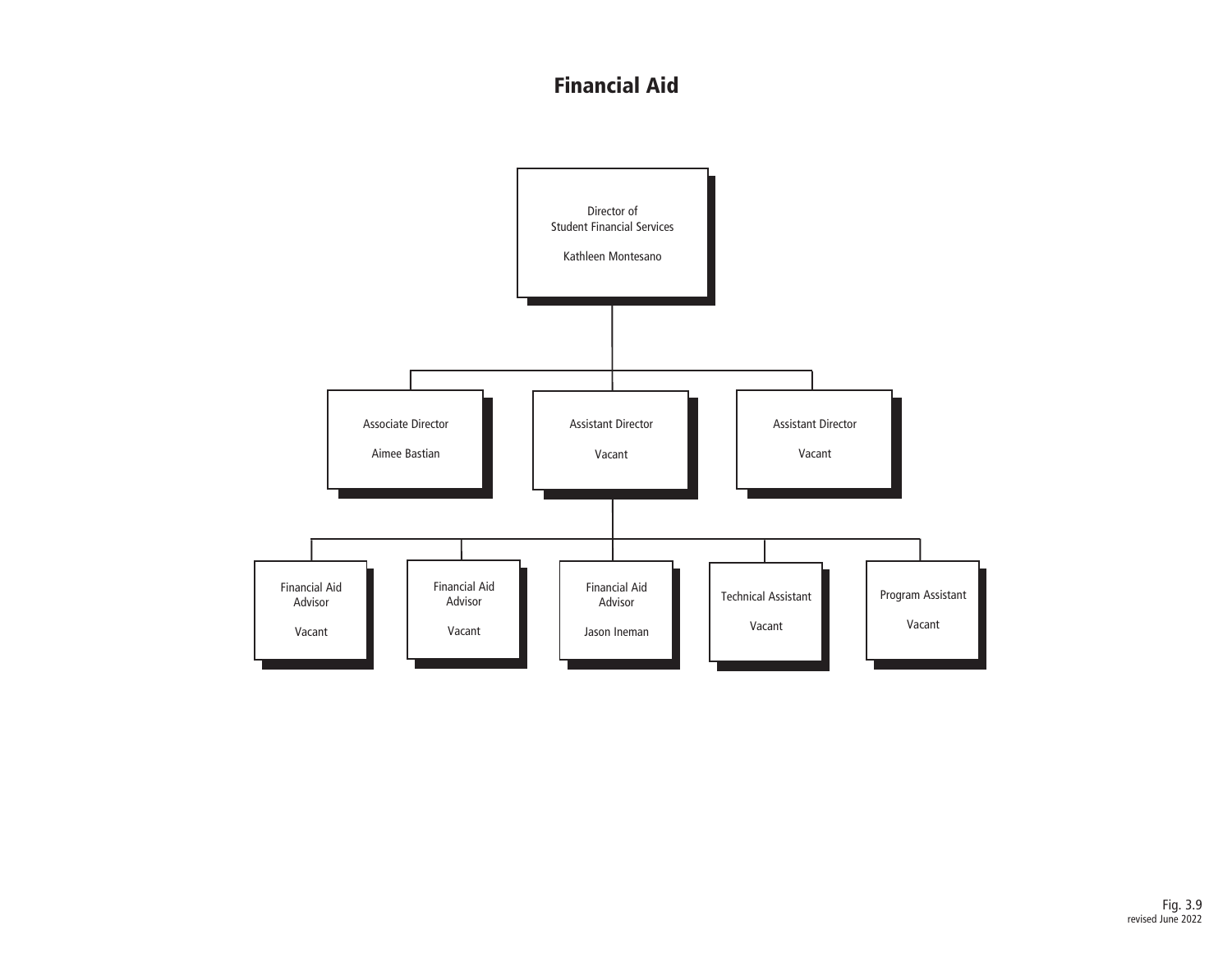### Student Affairs

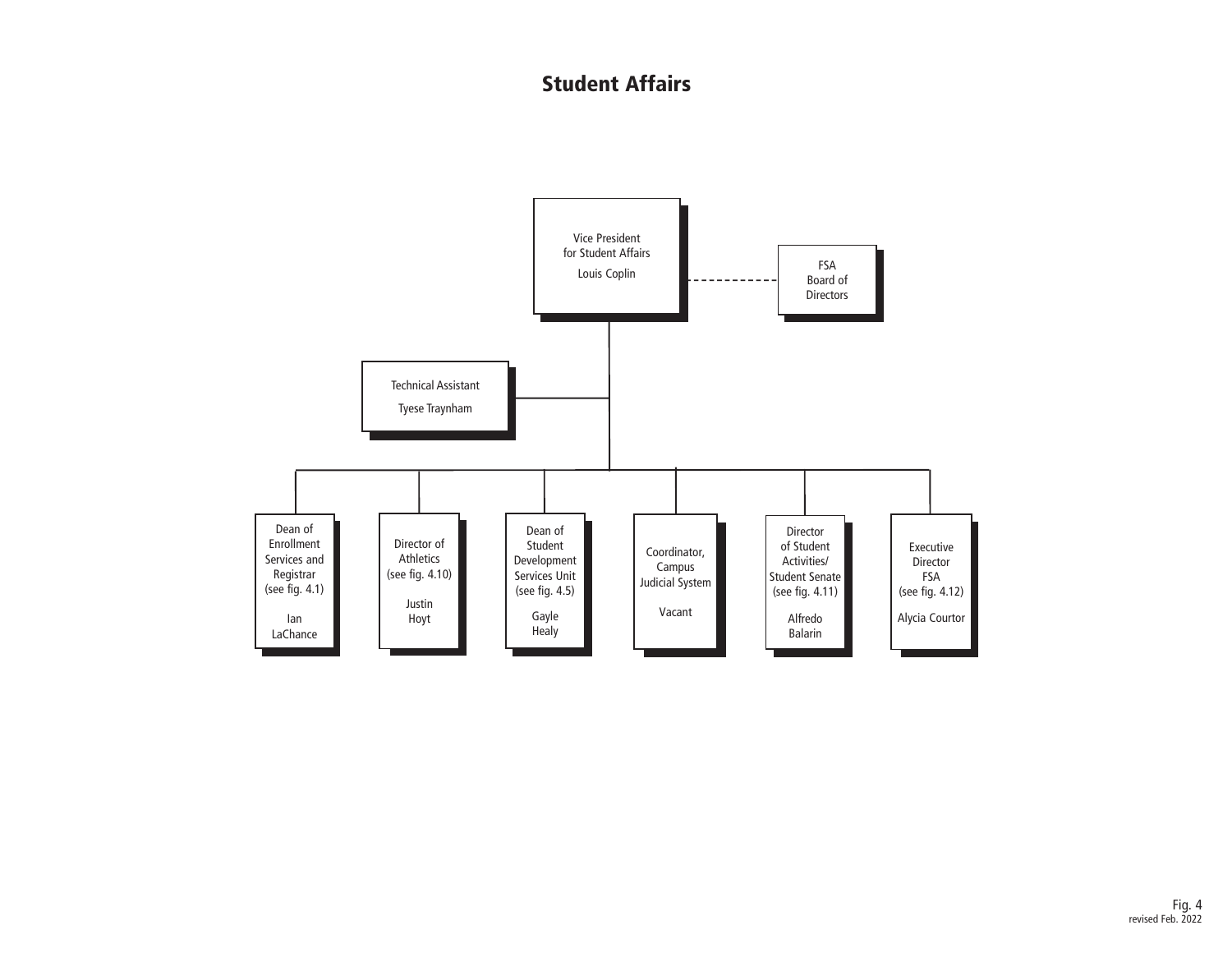### Enrollment Services

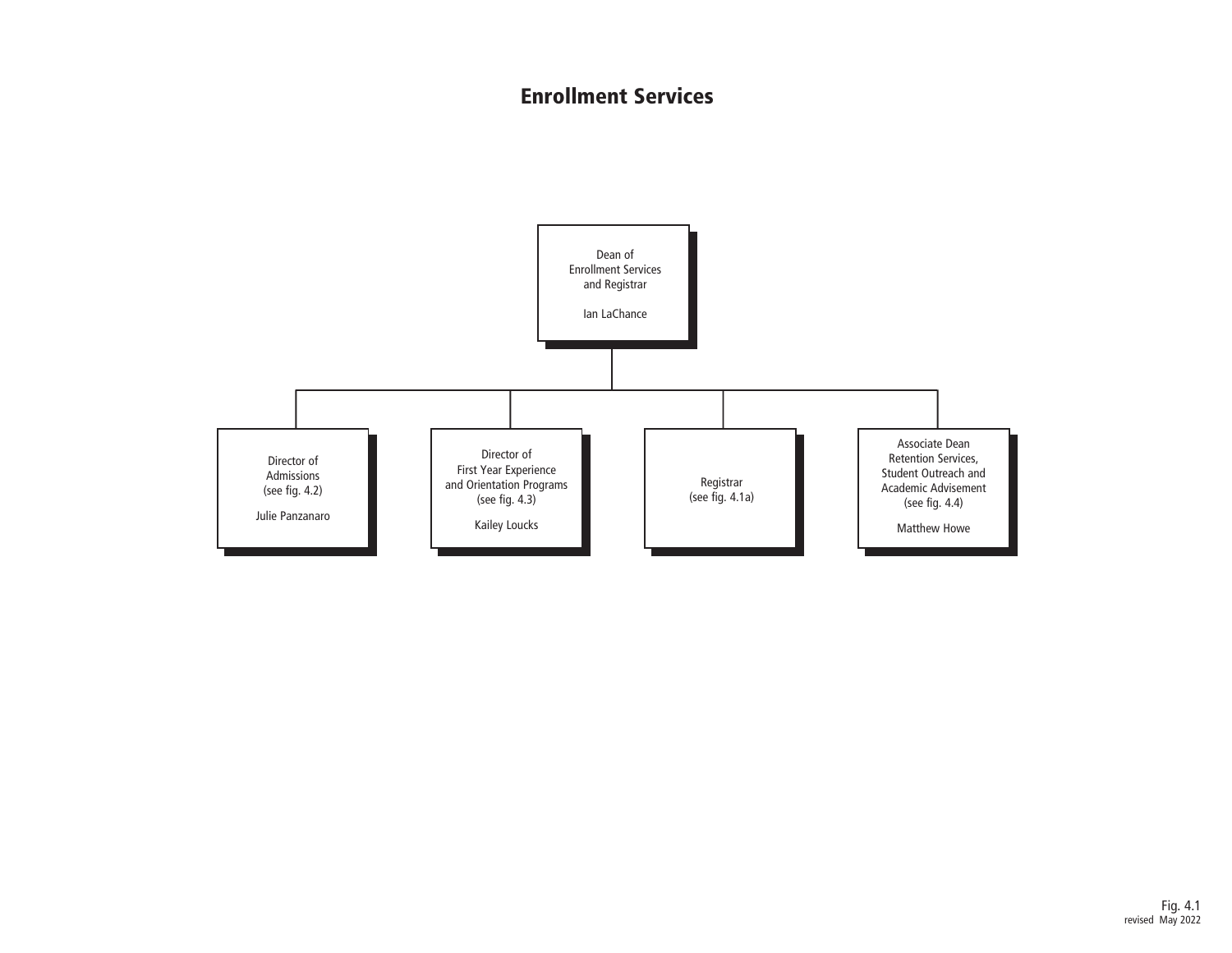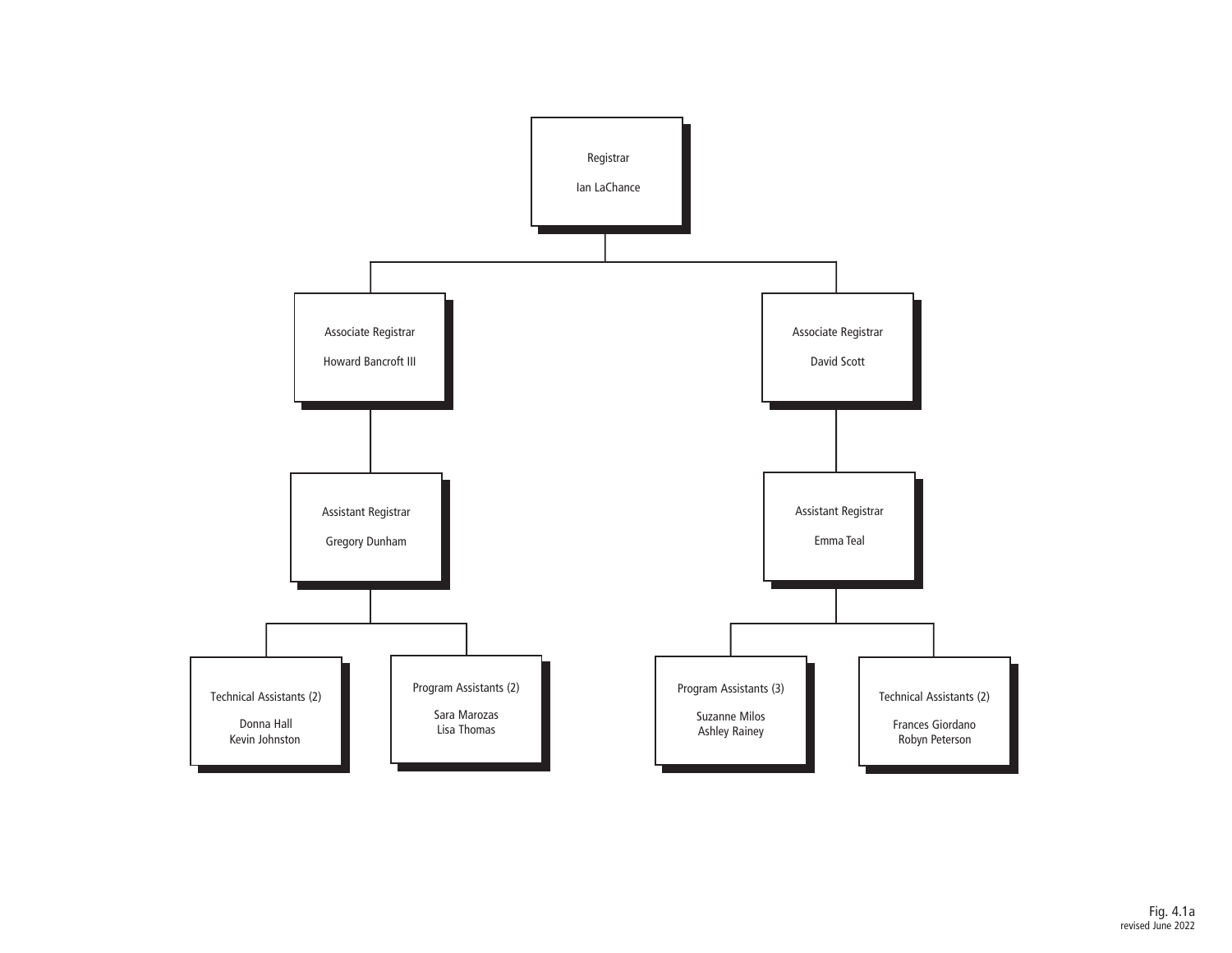### Admissions

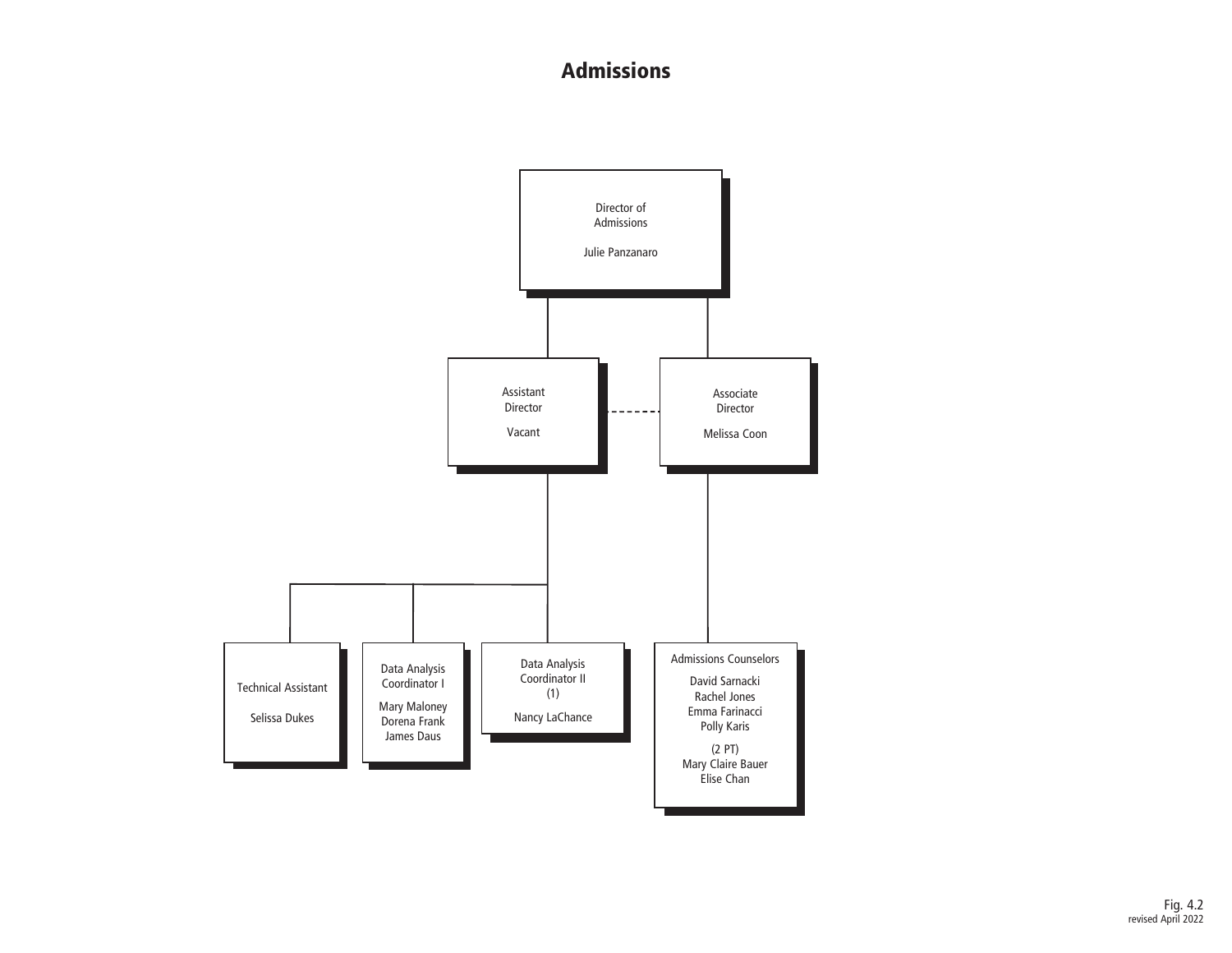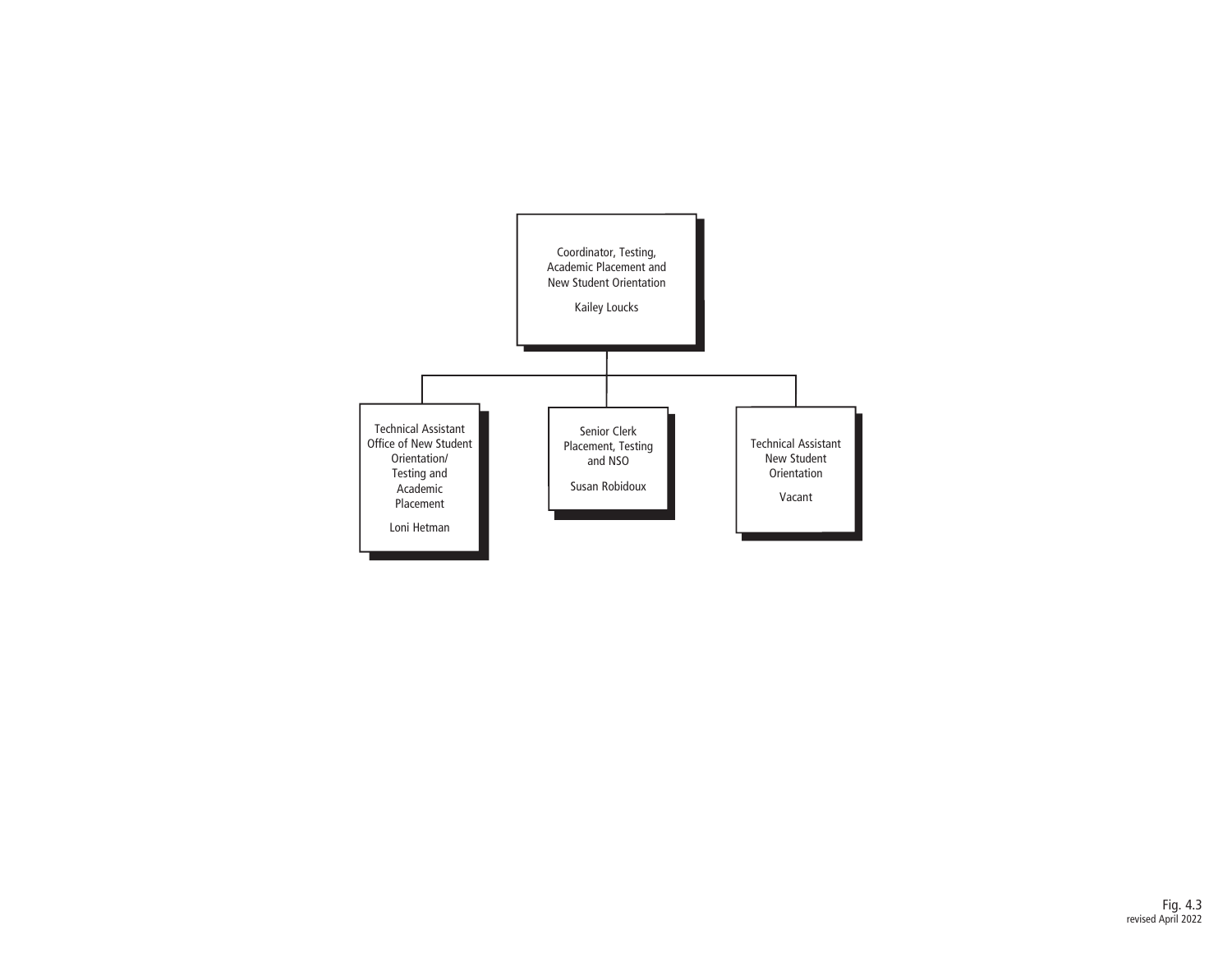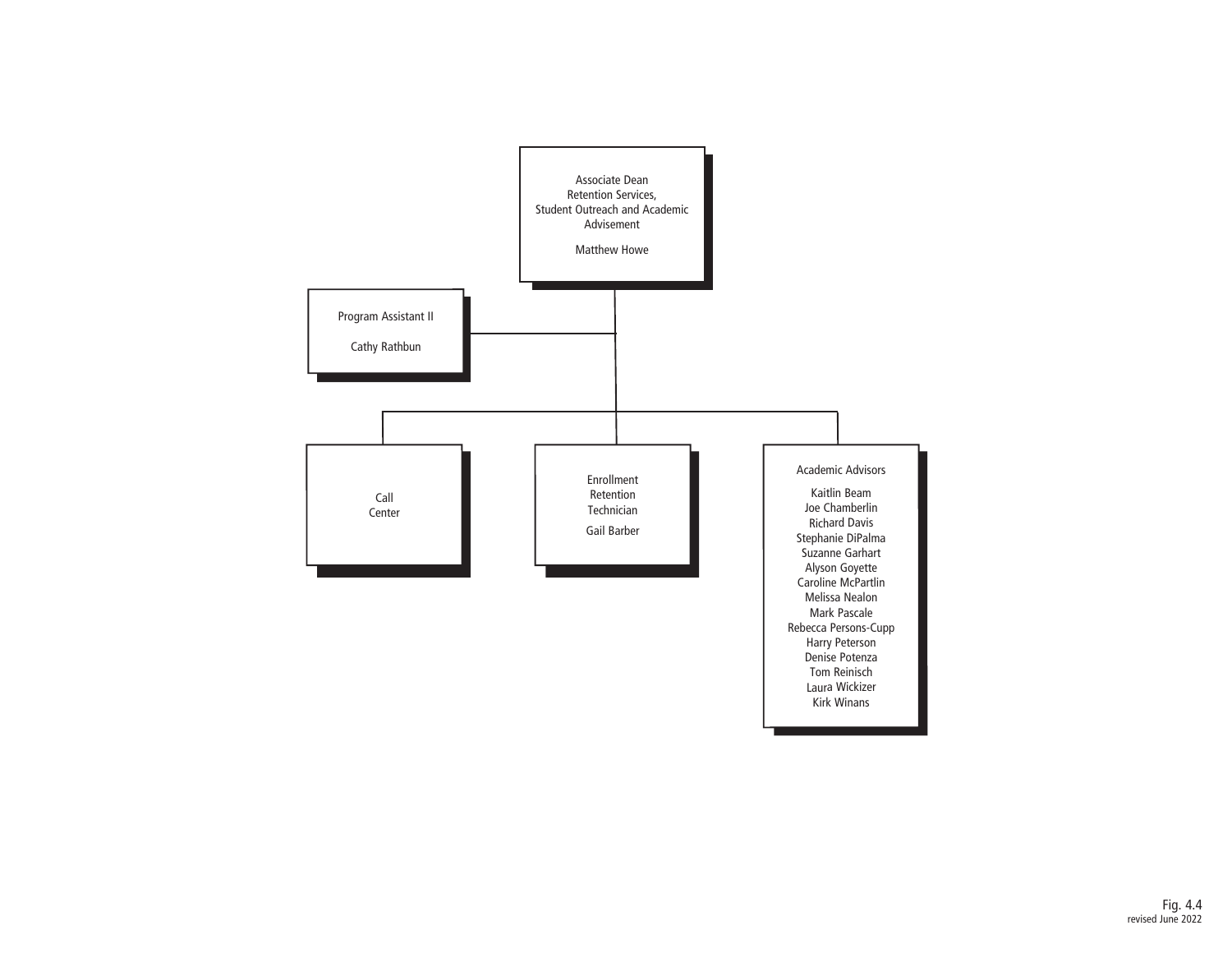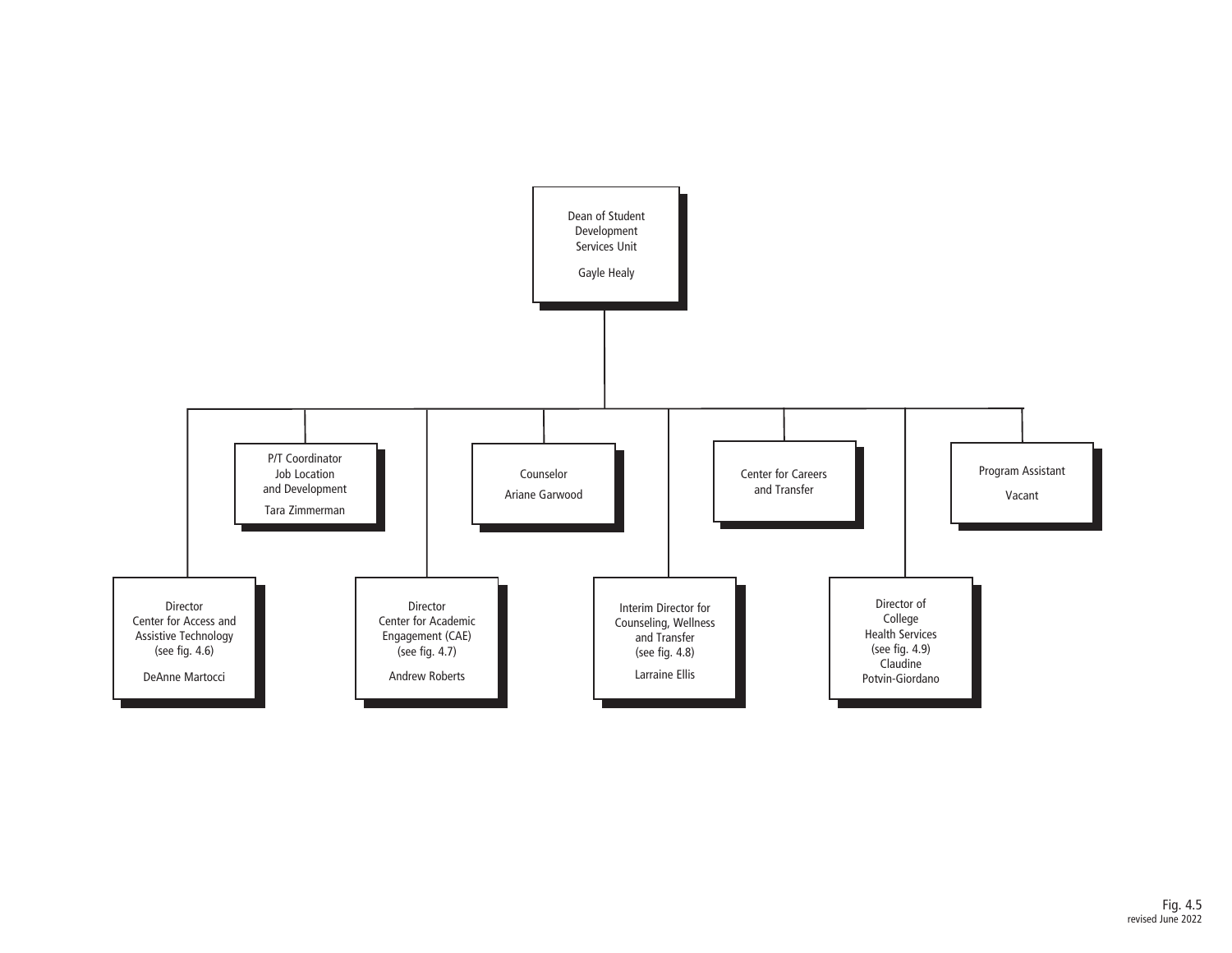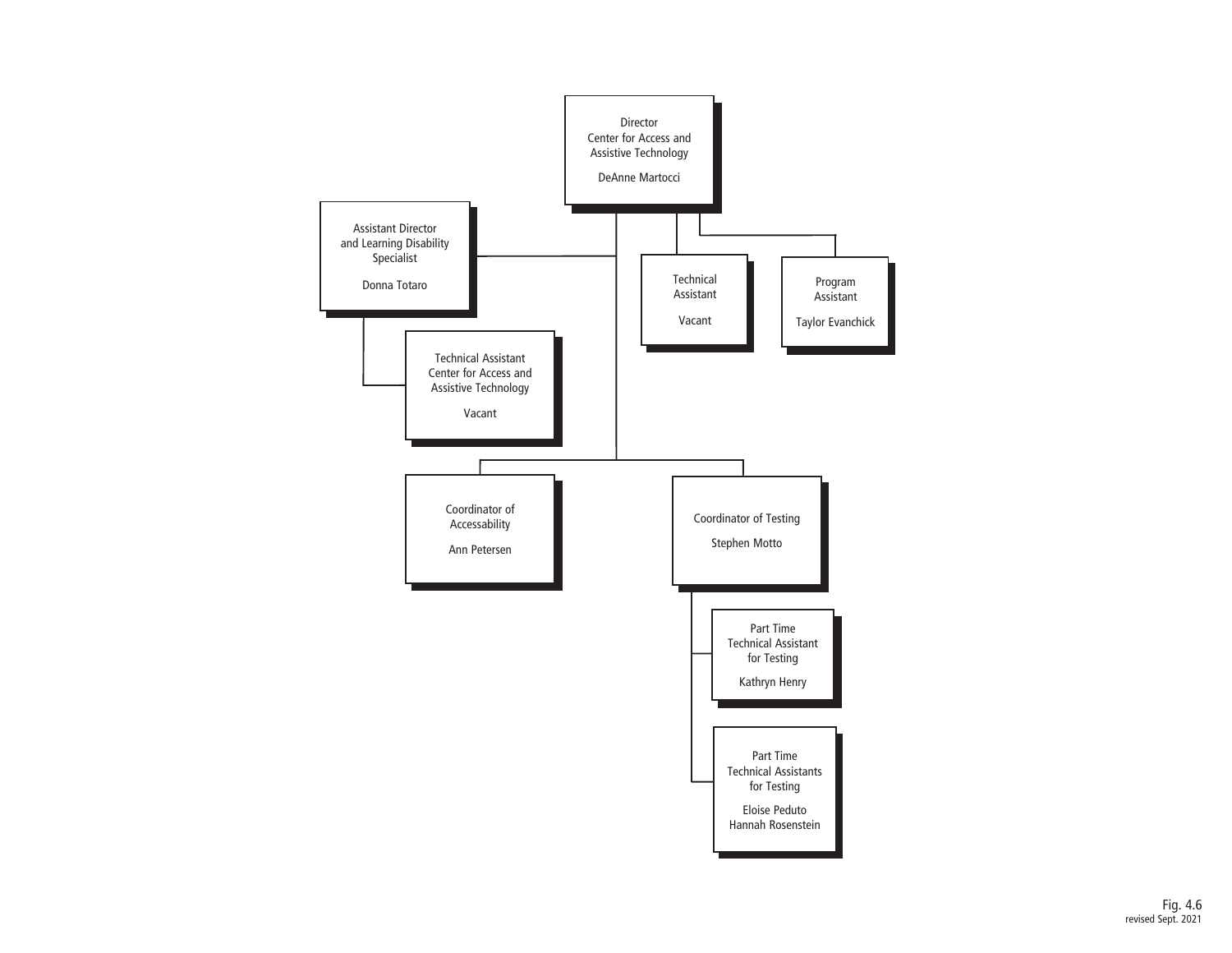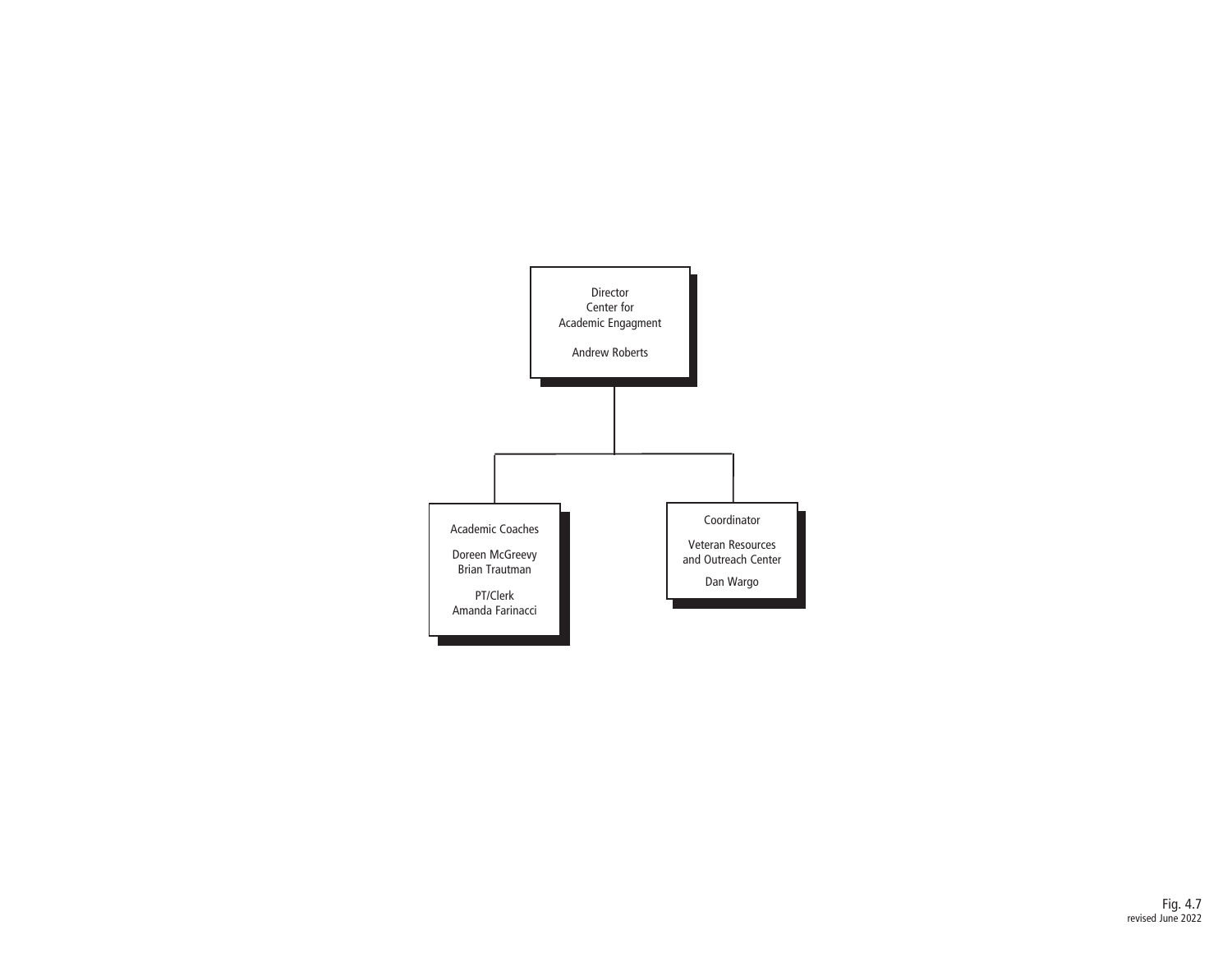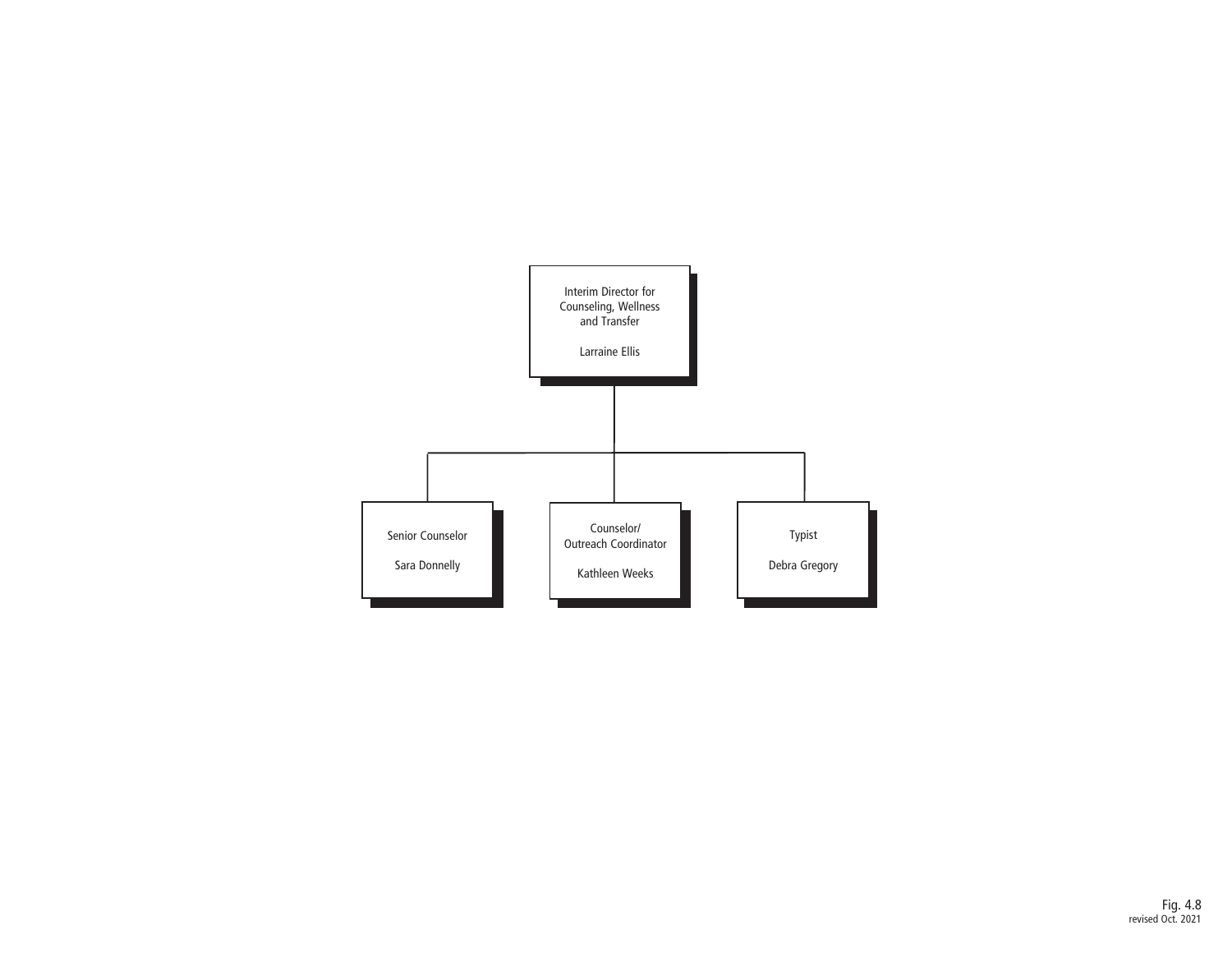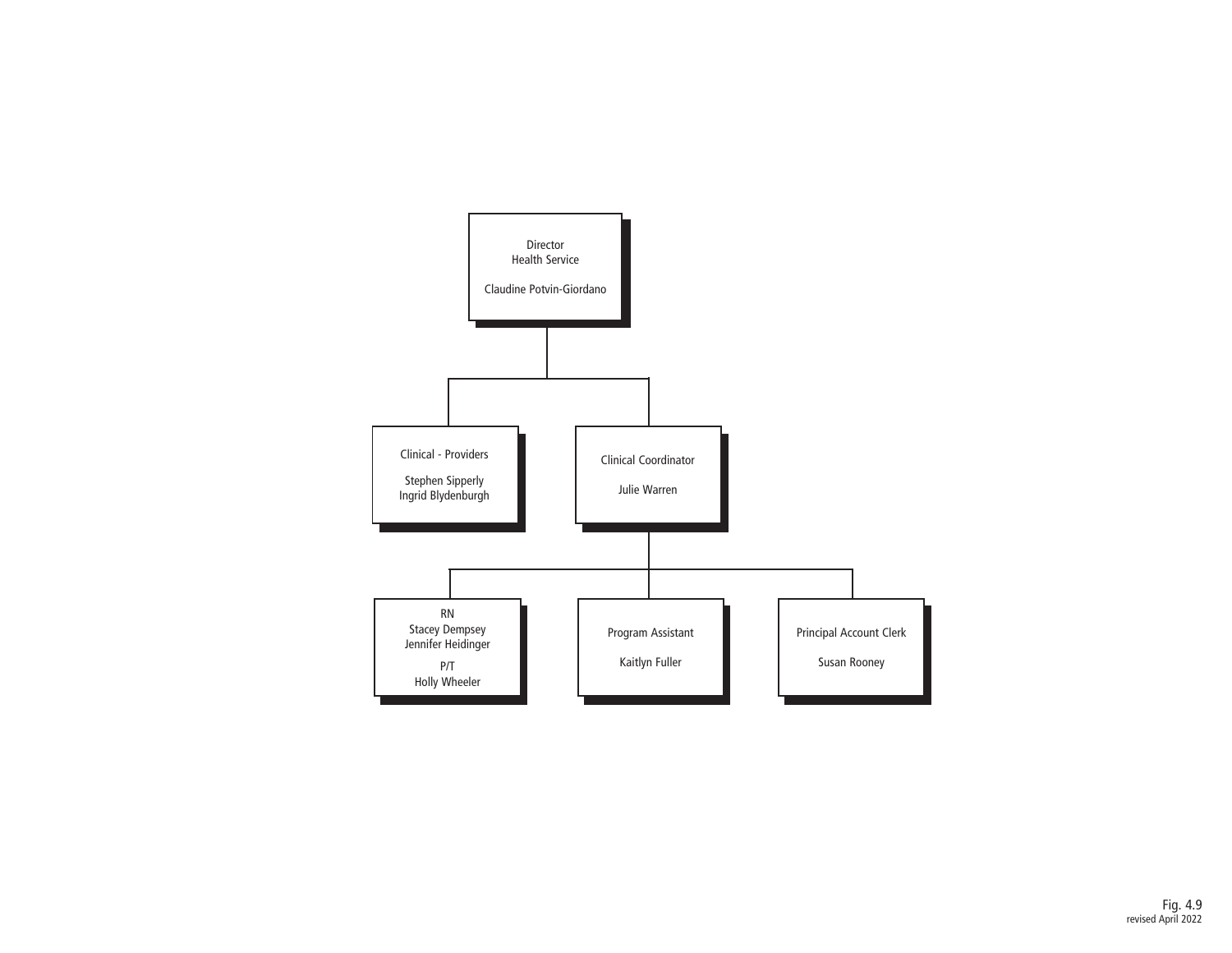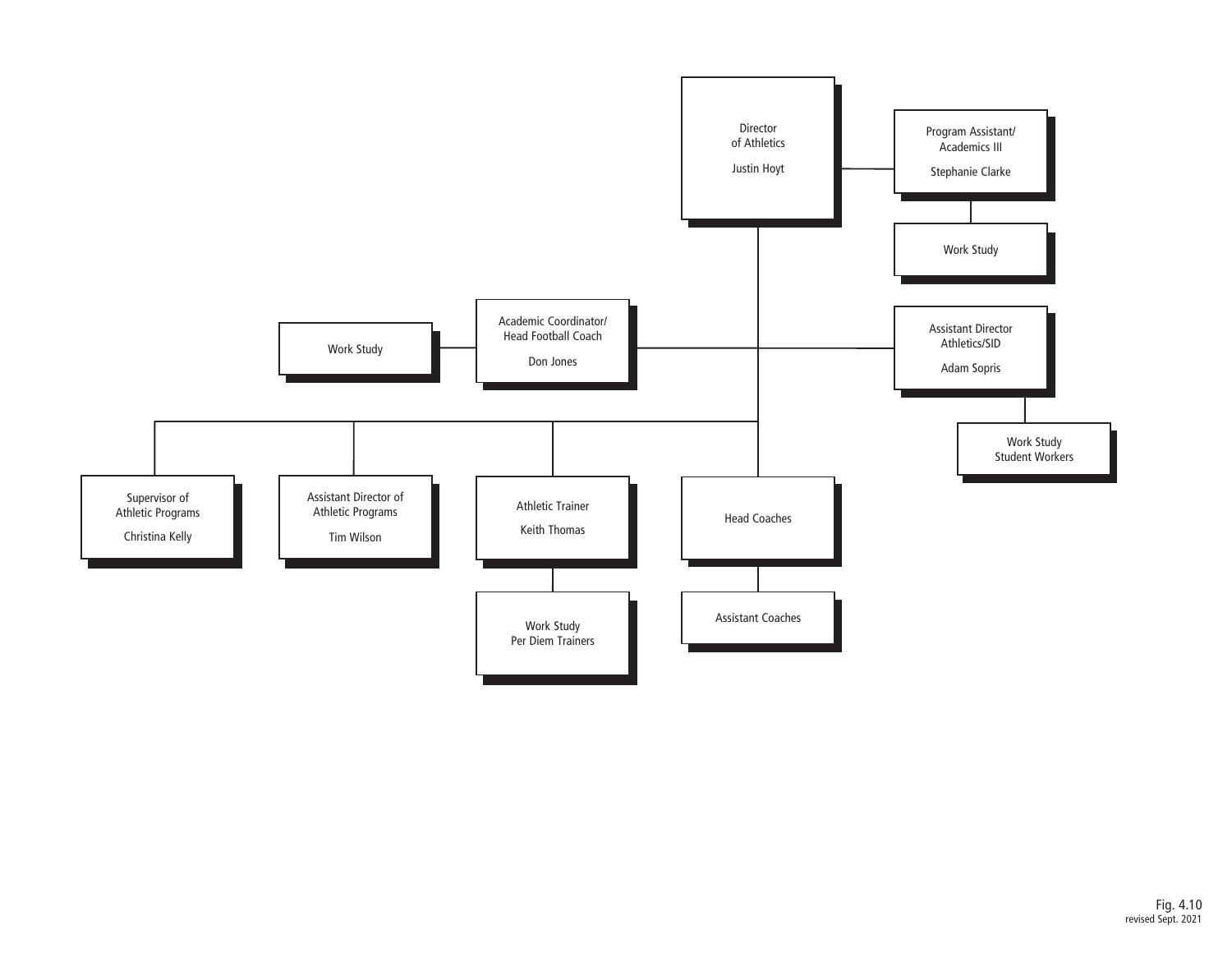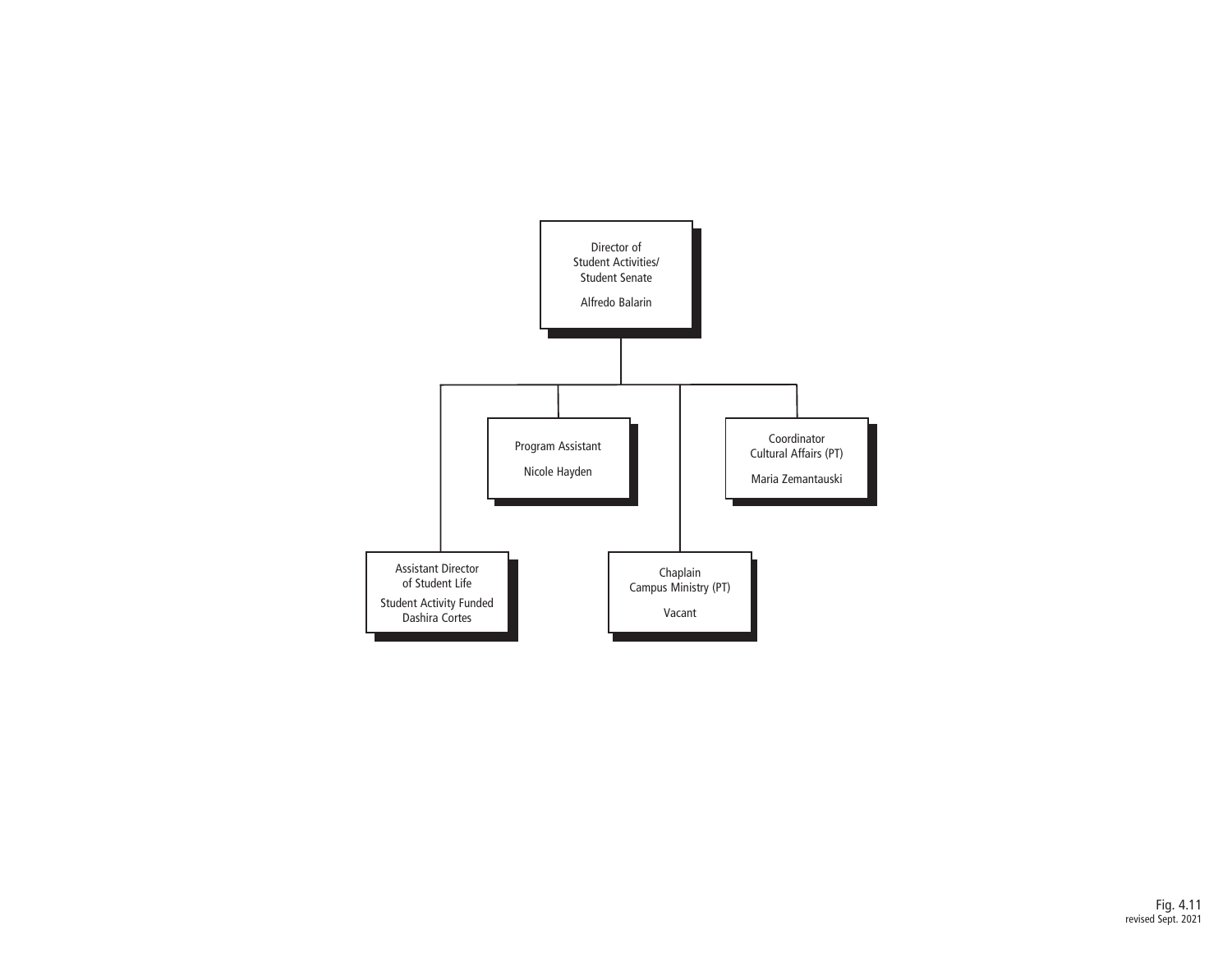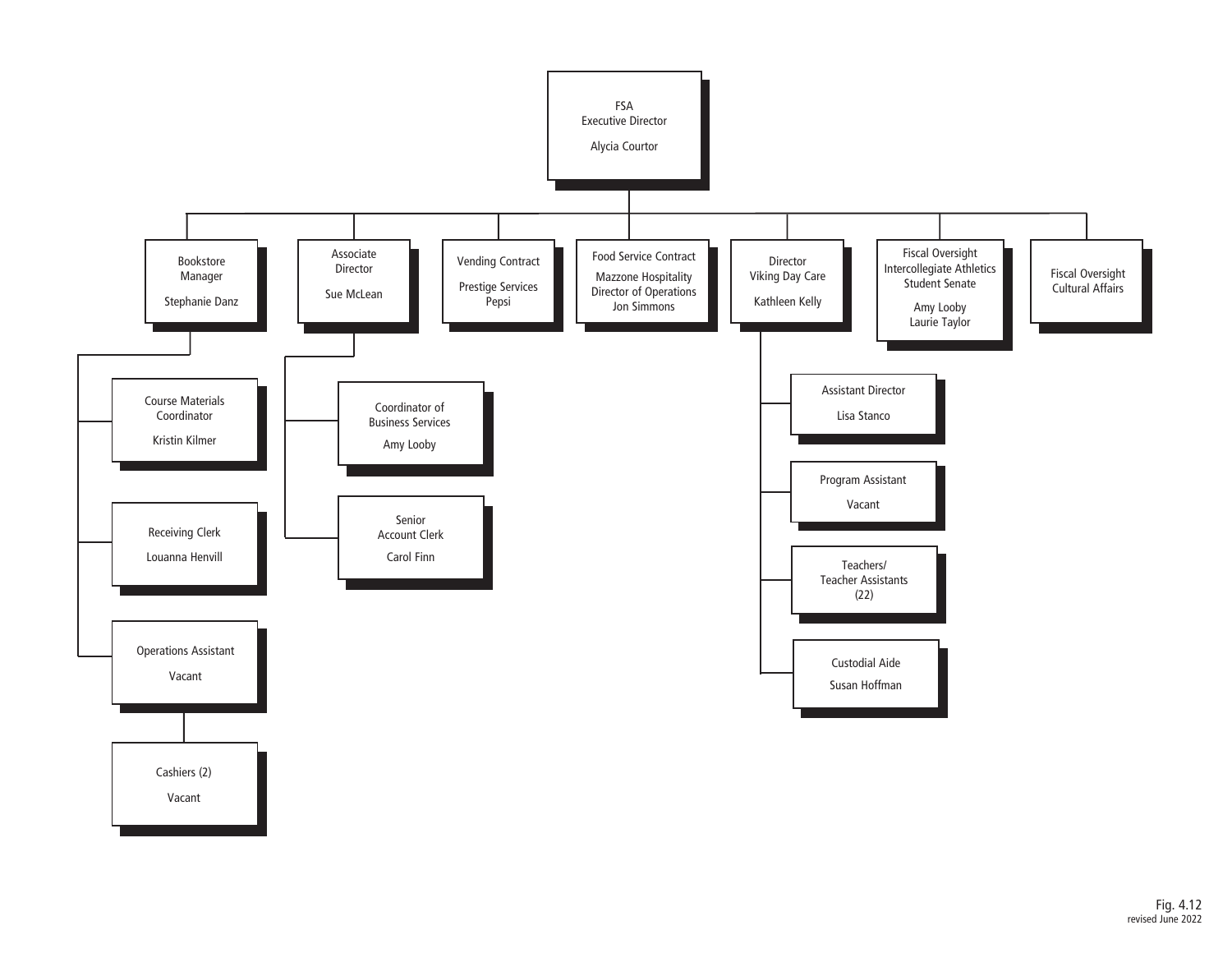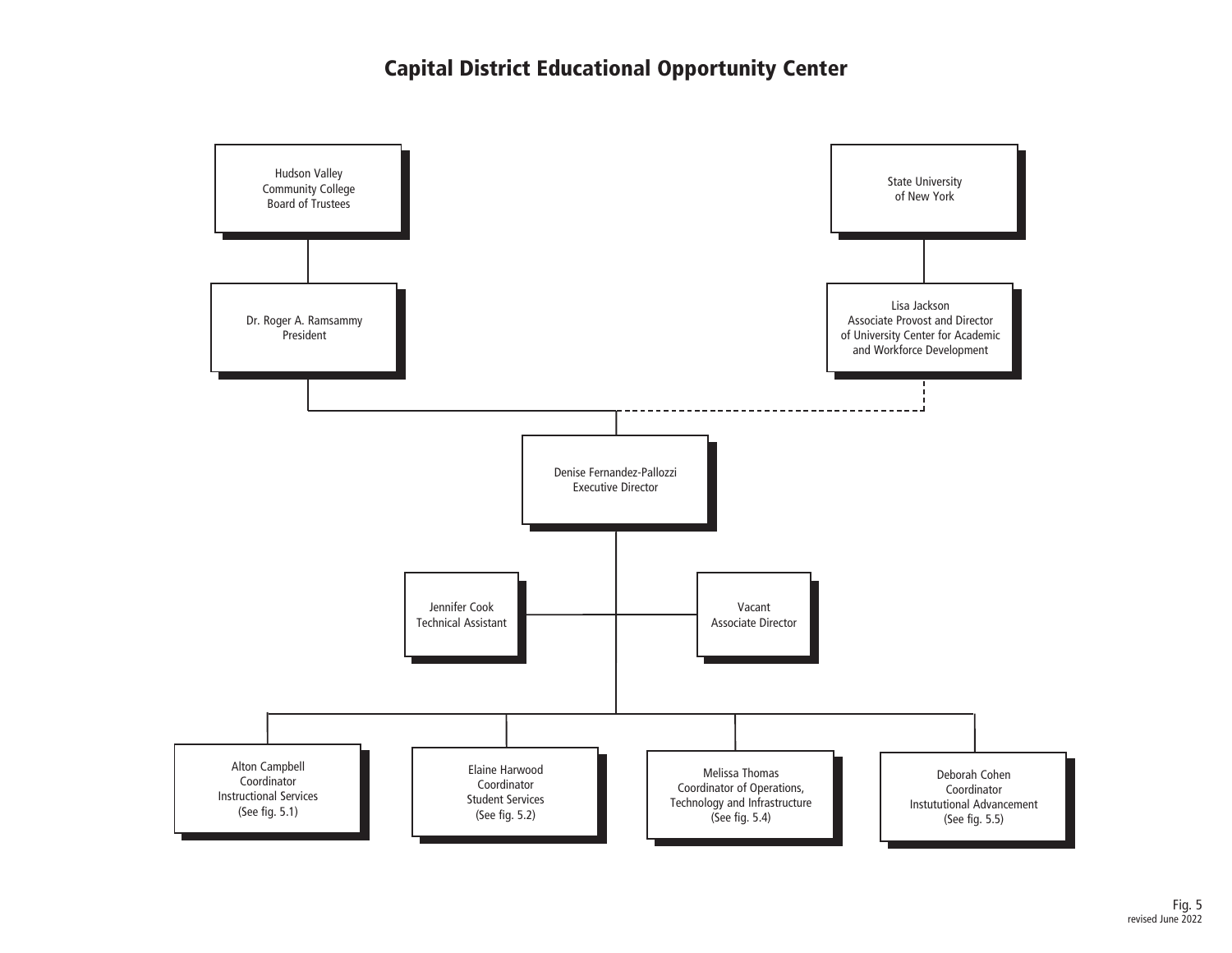### Capital District Educational Opportunity Center

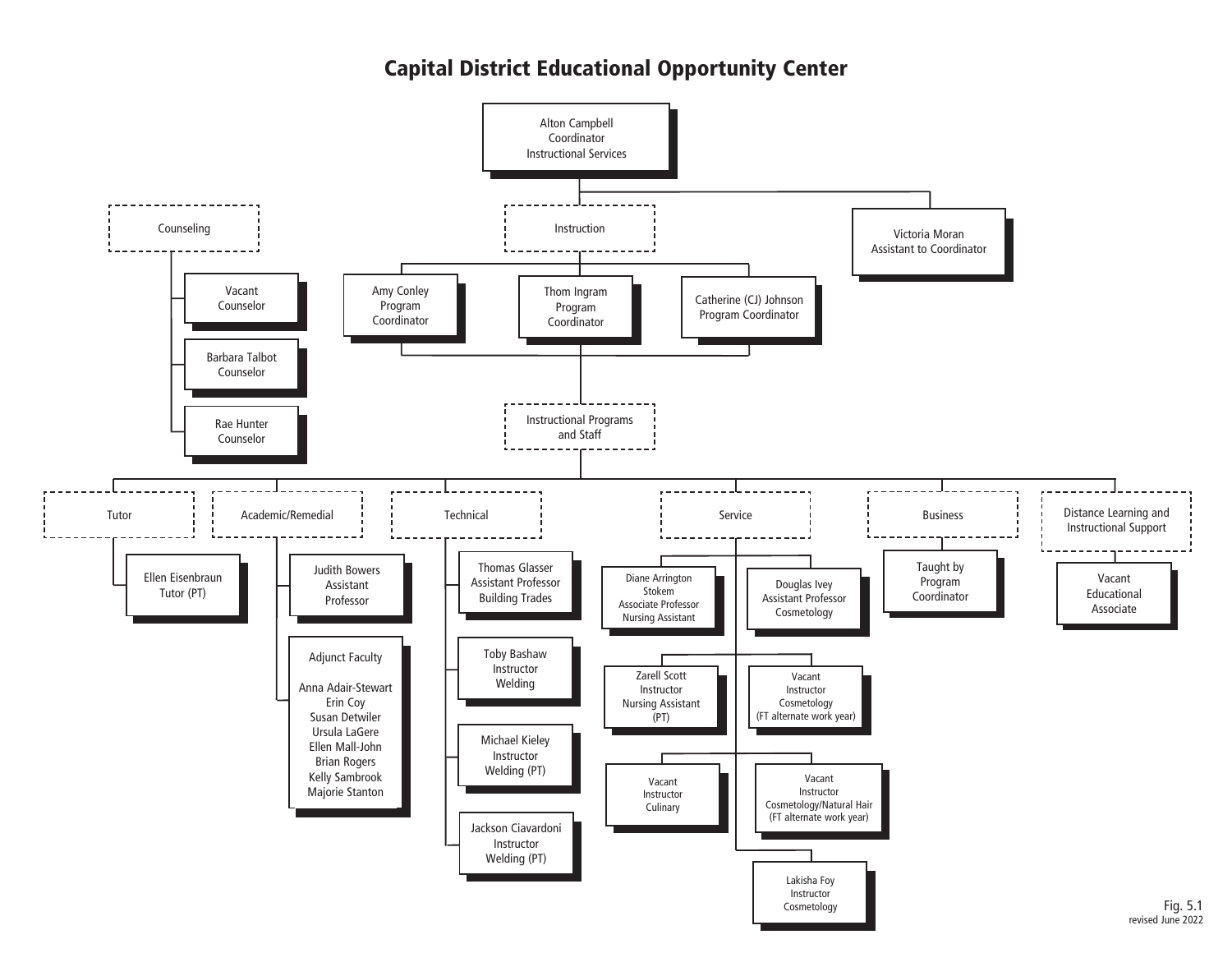## Capital District Educational Opportunity Center

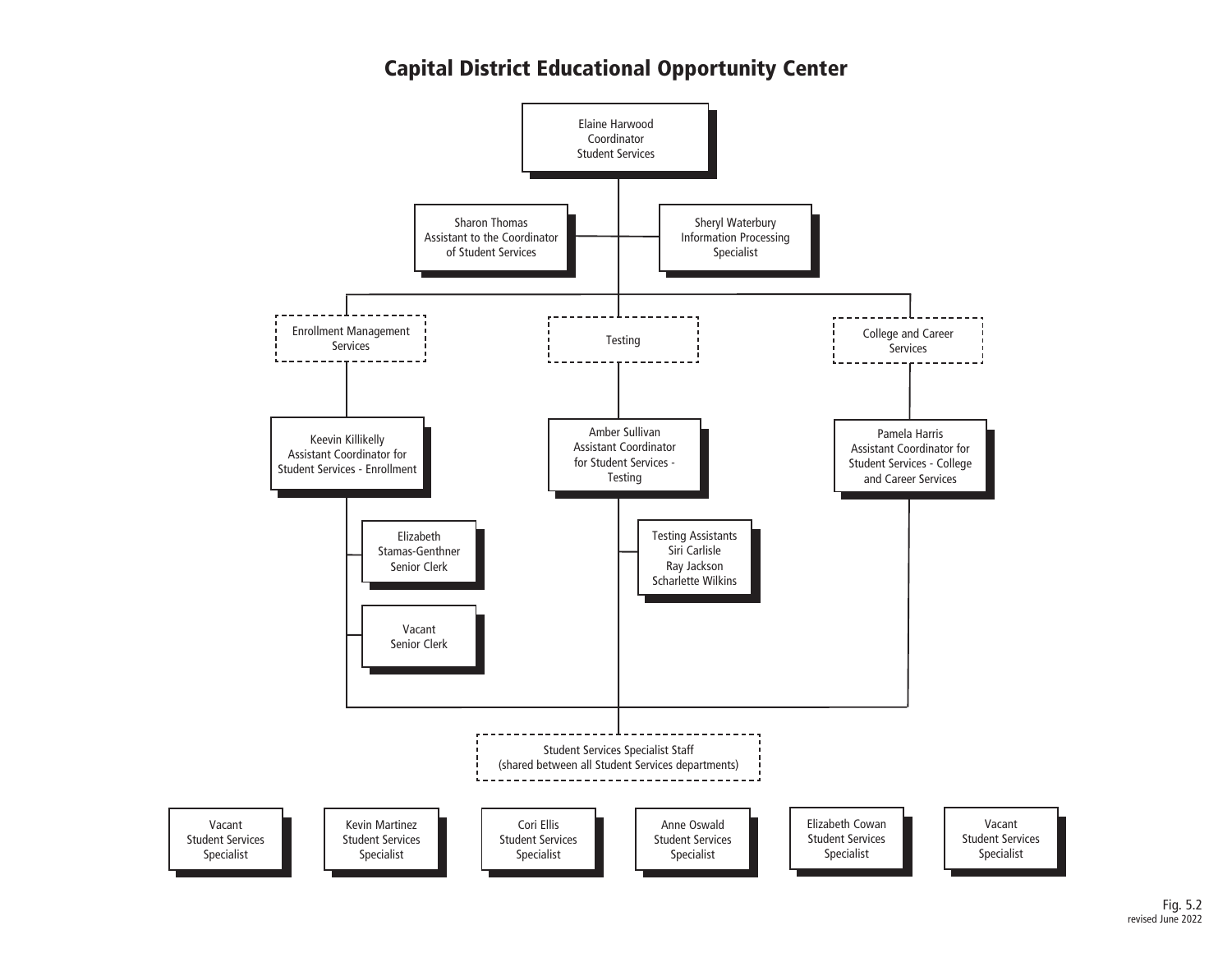# Capital District Educational Opportunity Center

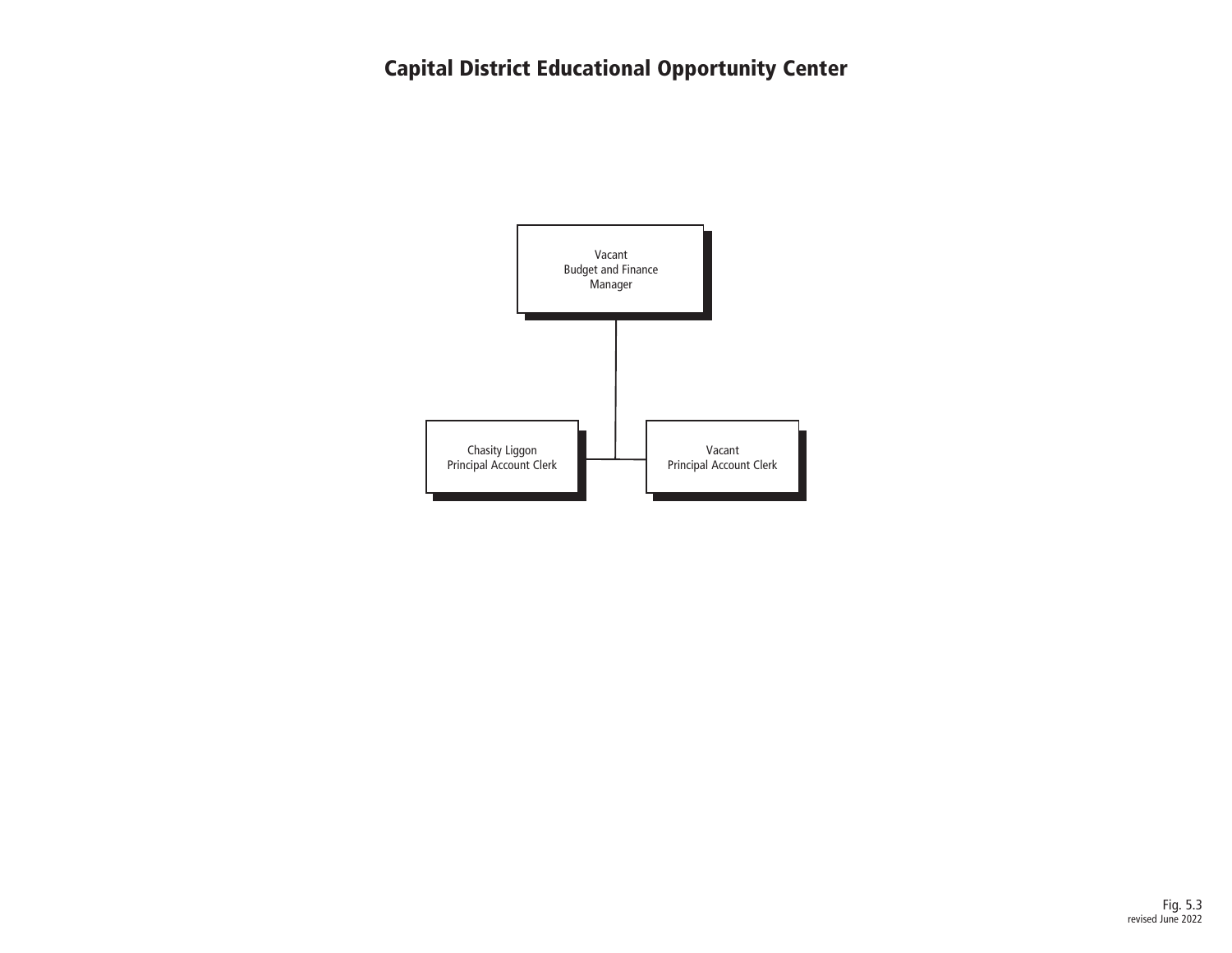